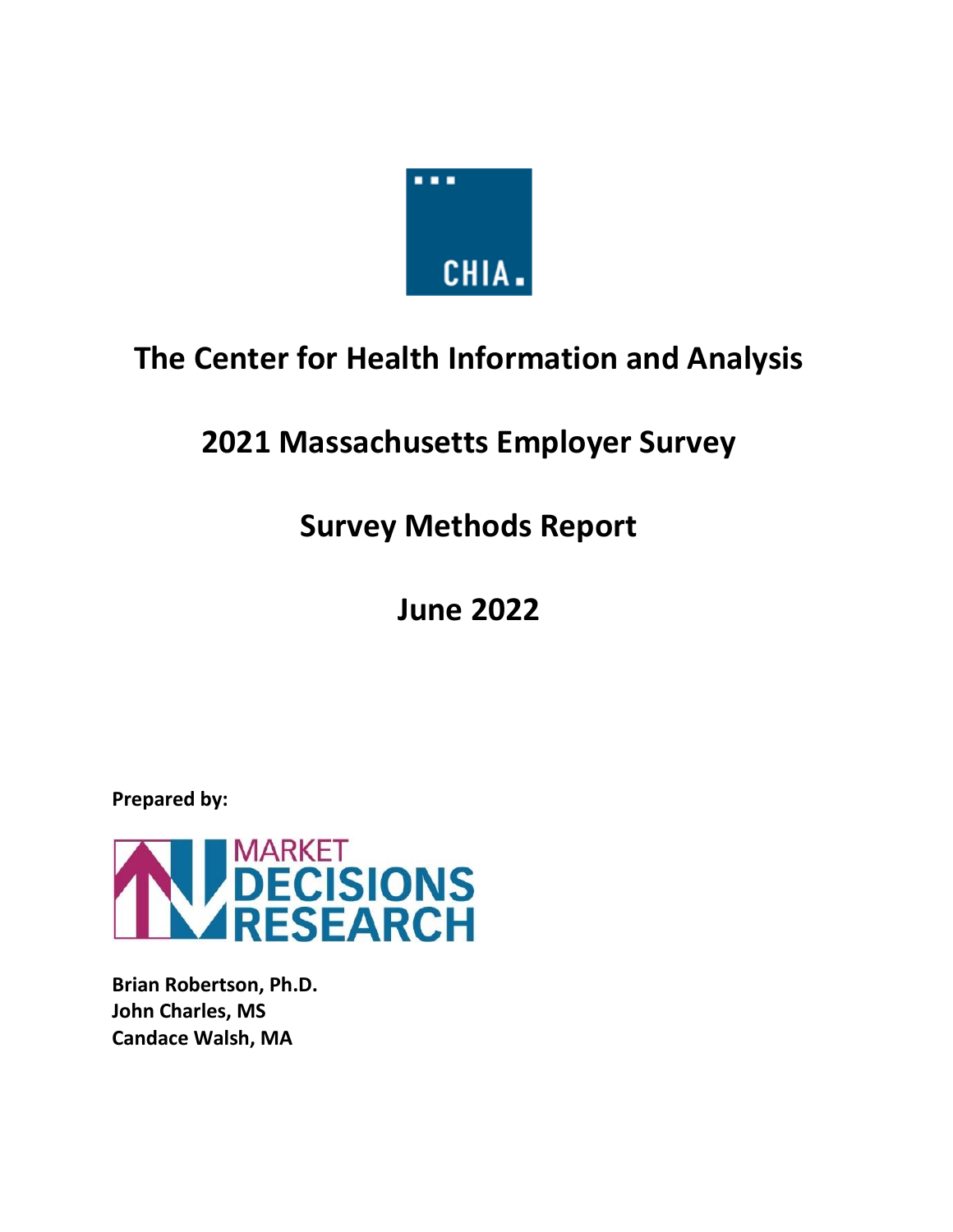# **Table of Contents**

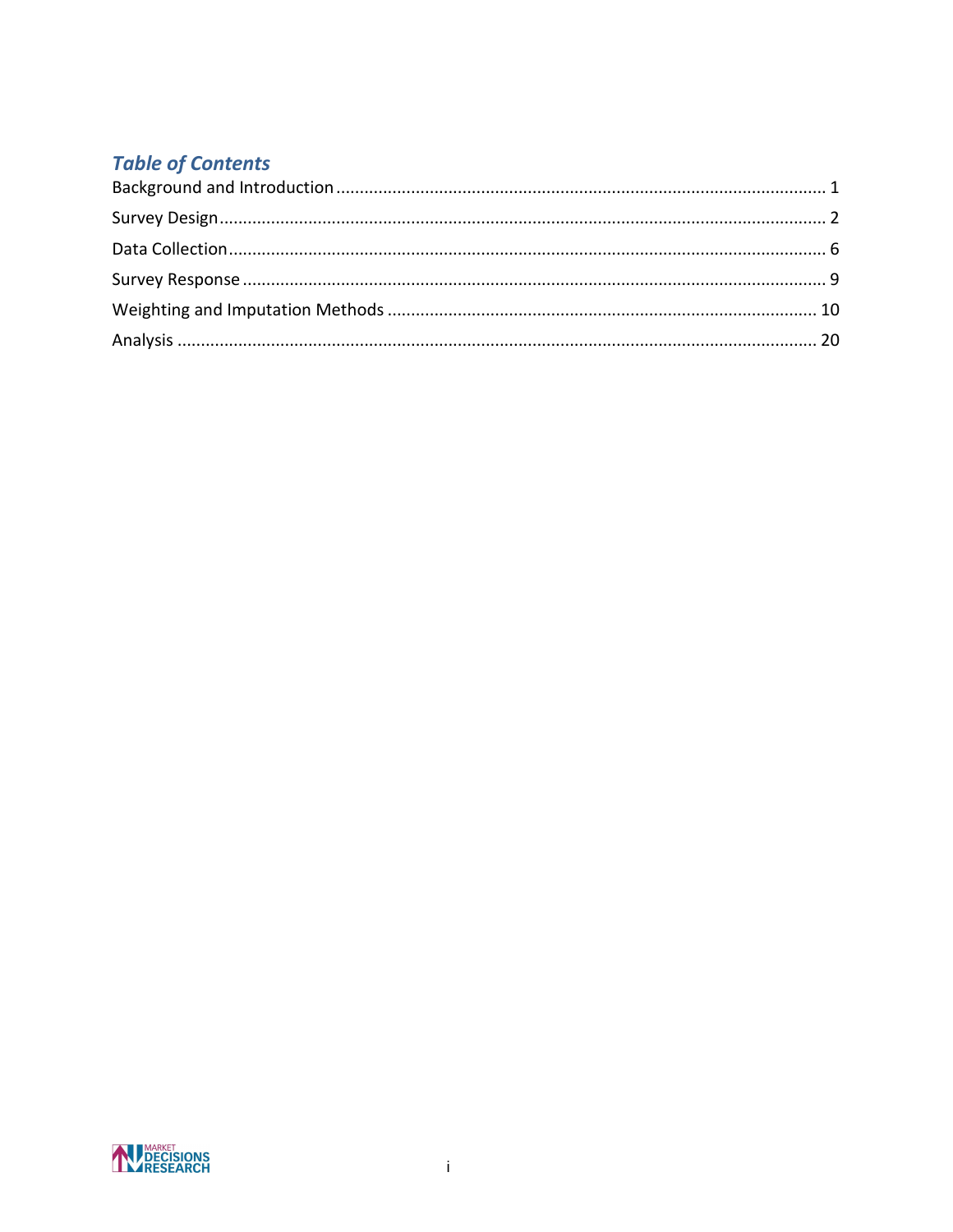# <span id="page-2-0"></span>**Background and Introduction**

The Massachusetts Employer Survey (MES) provides information that is critical to the mission of the Center for Health Information Analysis (CHIA) of monitoring Massachusetts health care and health insurance systems and providing reliable information and meaningful analysis for those seeking to improve health care quality, affordability, access, and outcomes. The MES was first fielded in 2001 and has been re-administered multiple times since then. The most recent administration took place in 2021.

With data collected across 20 years, the MES provides a unique lens on changes in Massachusetts health insurance markets in both pre- and post-reform periods, including the implementation of the Affordable Care Act (ACA). Throughout this period, the MES has been the primary and most relied upon source of information on employer health insurance in the state. National employer surveys, such as the Medical Expenditure Panel Survey and the Kaiser Family Foundation Employer surveys historically have not had sample sizes large enough to make reliable estimates for Massachusetts, and do not address state-specific issues. The 2021 questionnaire was based on previous CHIA survey instruments administered in 2001, 2003, 2005, 2007, 2009, 2010, 2011, 2014, 2016, and 2018 but modified to gather more detailed information about health plans and to assess the impact of the COVID-19 pandemic on Massachusetts businesses. The core topics of the 2001 to 2018 MES were retained with the following changes:

- **Additional questions to assess the impact of COVID-19 on workforce and benefits.**
- **Collected more granular data on cost-sharing for family coverage.** The 2021 survey collected cost-sharing data separately based on three types of family coverage: individual plus spouse, individual plus dependent(s), and individual plus spouse and dependent(s)
- **Restructured the survey to gather enrollment information for individual health plans.** In prior surveys enrollment information was gathered for each plan type (HMO, PPO, POS, Indemnity). In 2021, enrollment information was gathered for each specific plan offered (up to five plans).
- **Restructured the survey to gather health plan characteristics information for individual health plans.** In prior surveys, this information was gathered for the plan with the largest enrollment within each plan type (HMO, PPO, POS, and Indemnity). In 2021 this information was gathered for each specific plan offered (up to five plans). Data gathered for individual plans included premiums, deductibles for single coverage, whether the plan included a Health Savings Account (HSA) or health reimbursement arrangement (HRA), premium contributions of employers and employees, information on whether plan was self-insured, and inclusion of provider networks and ACOs
- **Additional questions to assess changes to health plans for timely services**. The 2021 survey collected data on whether firms expanded coverage of and access to mental health or substance use services/providers, expanded coverage for COVID-19 related services, and expanded access to telehealth services.

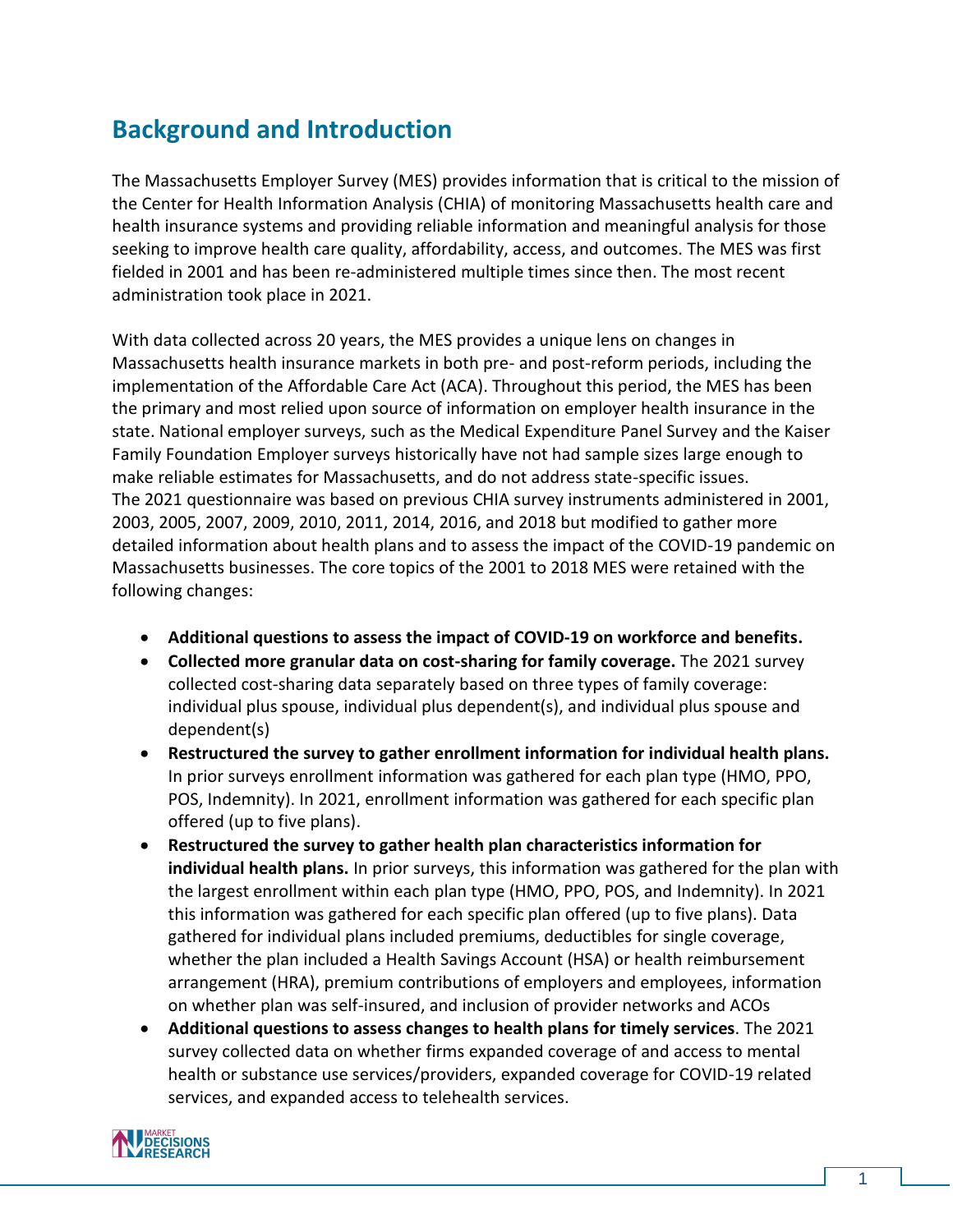The full survey instrument was used for 2021 MES data collection from May to December 2021, resulting a sample size of 593 firms (hereafter "long version"). Additional data collection took place between December 2021 and January 2022 using a short form survey, which was adapted from the full survey to increase sample sizes for key estimates like employer offering, employee eligibility, take-up, and coverage rates for full-time and part-time employees, as well as questions regarding workforce changes resulting from the COVID-19 pandemic (hereafter "short version"). The responses from the short and long versions of the survey yielded a total sample size of 806 firms (hereafter "combined version").

# <span id="page-3-0"></span>**Survey Design**

# **Sampling**

## **Target Population**

The target population for the 2021 MES consisted of all firms that have three or more employees working in Massachusetts. This included firms headquartered in Massachusetts as well as firms headquartered outside of Massachusetts. Sampling for the 2021 MES relied upon a hybrid sampling methodology combining a probability sample of firms employing three or more workers in Massachusetts with a non-probability sample drawn from a list of firms that responded to the 2016 or 2018 MES.

Stratification was based on:

- The number of employees working in Massachusetts (employee size class)
- The type of firm (North American Industry Classification System (NAICS) sector)

Sampling was based on six employee size classes and nine NAICS sector groups (either individual NAICS sectors or combinations of two or more sectors) resulting in 54 sampling strata. The employee size classes and NAICS groups are presented in the following two tables.

#### **Table 1. Employee Size Classes**

| <b>Size Class</b> | <b>Number of Massachusetts Employees</b> |
|-------------------|------------------------------------------|
|                   | $3 - 9$                                  |
|                   | $10 - 24$                                |
| 3                 | $25 - 49$                                |
|                   | 50-199                                   |
|                   | 200-999                                  |
| 6                 | 1,000 or more                            |

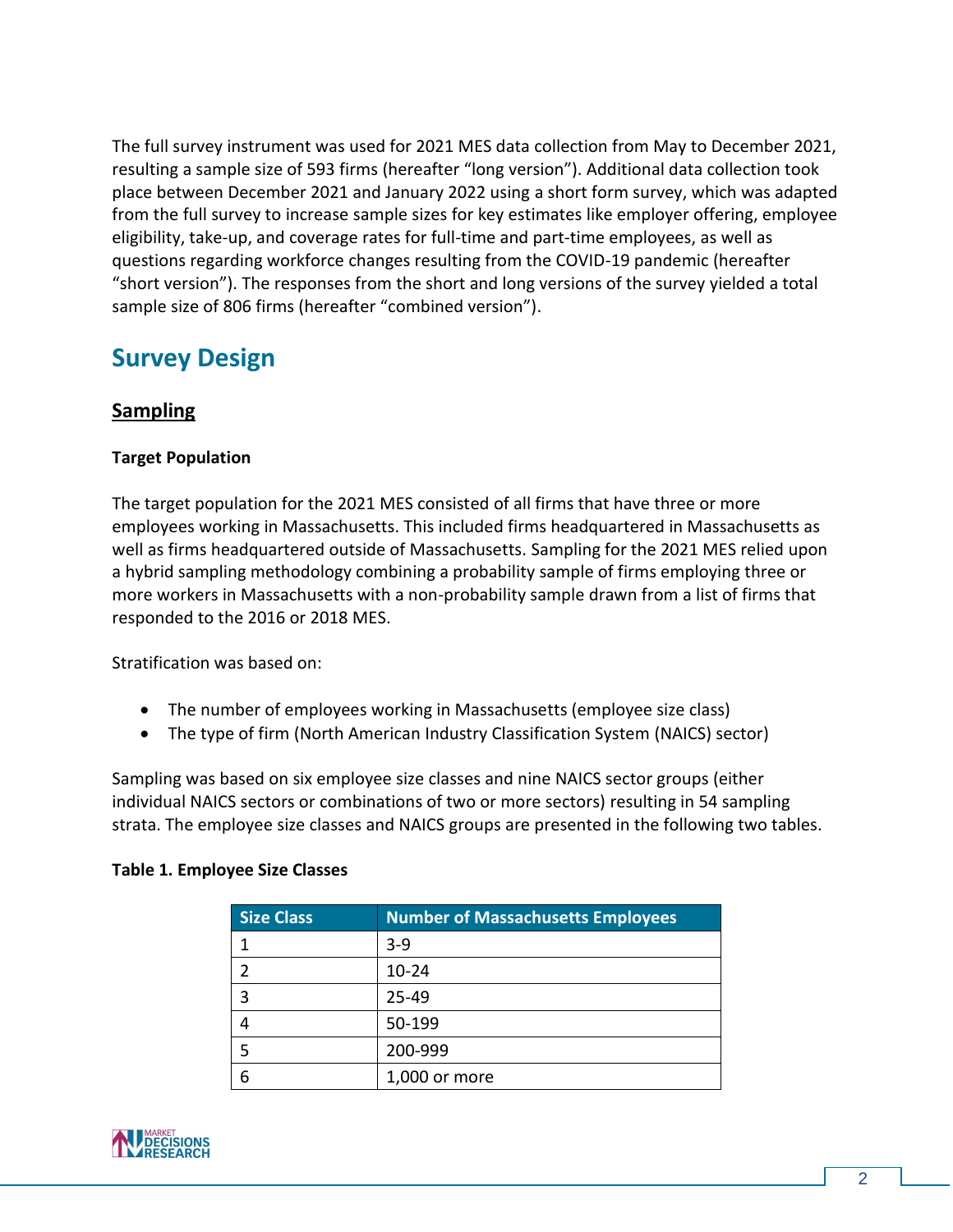# **Table 2. NAICS Sector Groups**

| <b>NAICS Sector</b> | <b>NAICS</b>  |                                                                                    |
|---------------------|---------------|------------------------------------------------------------------------------------|
| <b>Group</b>        | <b>Sector</b> | <b>Type of Firm</b>                                                                |
| 1                   | 21            | Mining, Quarrying, and Oil and Gas Extraction                                      |
| 1                   | 22            | <b>Utilities</b>                                                                   |
| $\mathbf{1}$        | $31 - 33$     | Manufacturing                                                                      |
| $\mathbf{1}$        | 48-49         | <b>Transportation and Warehousing</b>                                              |
| $\overline{2}$      | 52            | Finance and Insurance                                                              |
| $\overline{2}$      | 53            | Real Estate and Rental and Leasing                                                 |
| 10                  | 42            | <b>Wholesale Trade</b>                                                             |
| 3                   | 44-45         | <b>Retail Trade</b>                                                                |
| 4                   | 23            | Construction                                                                       |
| 5                   | 51            | Information                                                                        |
| 5                   | 54            | Professional, Scientific, and Technical Services                                   |
| 5                   | 55            | Management of Companies and Enterprises                                            |
| 5                   | 61            | <b>Educational Services</b>                                                        |
| $\overline{7}$      | 62            | <b>Health Care and Social Assistance</b>                                           |
| 8                   | 56            | Administrative and Support and Waste Management and<br><b>Remediation Services</b> |
| 8                   | 81            | Other Services (except Public Administration)                                      |
| 9                   | 11            | Agriculture, Forestry, Fishing and Hunting                                         |
| 9                   | 71            | Arts, Entertainment, and Recreation                                                |
| 9                   | 72            | <b>Accommodation and Food Services</b>                                             |
| 97                  | 99            | Industries not classified                                                          |

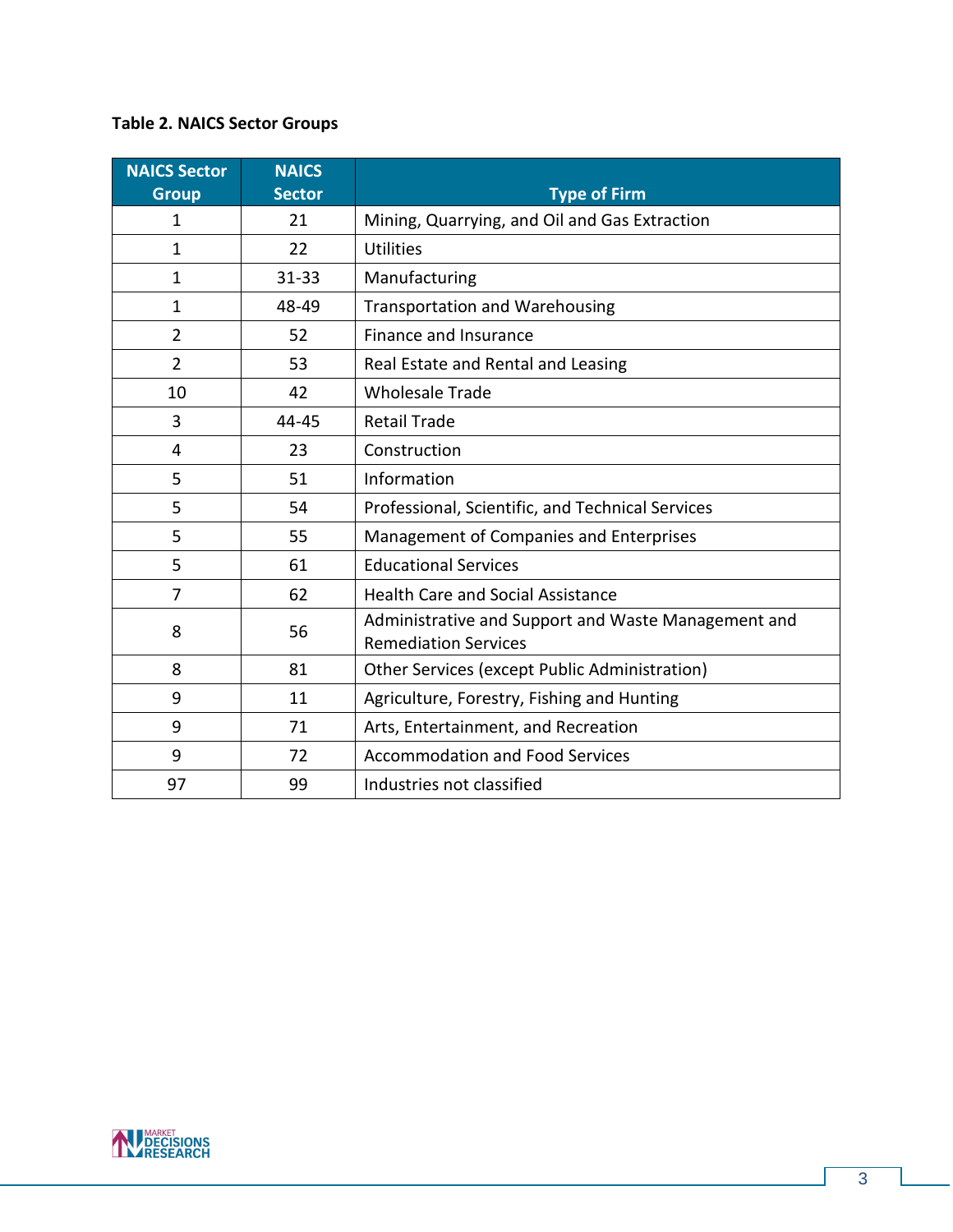#### **Source of the Sample**

Two data sources were used to provide the sample for the 2021 MES

- A probability sample provided by Marketing Systems Group (MSG) drawn from the April 2021 Dun and Bradstreet database of firms.
- A non-probability panel sample provided by CHIA including firms responding to the 2016 or 2018 Massachusetts Employer Survey.

#### **Probability Sample**

Utilizing the Dun and Bradstreet (D&B) database, MSG provided a custom dataset based on total aggregate employees within the state of Massachusetts. MSG pulled all marketable records that have a physical address within the state of MA. We excluded records with a primary SIC code of 43: USPS, and 91-97: Government entities.

Each record has a DUNS number, which is a nine-digit, non-indicative identification number. Each record also has an Ultimate DUNS, representing the highest level of ownership of a firm within the United States. Therefore, the base records are the "children" of the Ultimate DUNS, the "parent". We output the unique children of every business within MA and rolled up the "at location" employee size that share that same parent. This then becomes the custom aggregate employee size for each parent. This process only applies to records with a family linkage. Head Quarter non-subsidiary and Single Site non-subsidiary locations have their DUNS number as the Ultimate. Using these custom aggregates, MSG can place each parent within the employee size categories defined by Market Decisions Research (MDR). The output record is the parent location of the Ultimate DUNS regardless of geography and is appended with the NAICS Sector code allowing for grouping by firm type.

The final probability sample file included DUNS number, the firm name, address, telephone number, a contact person (if available) along with company characteristics, including total number of employees, employees in Massachusetts, NAICS code, and location of firm headquarters.

#### **The Panel Sample of Prior MES Participants**

CHIA provided a list of 1,472 firms that had responded to the 2016 or 2018 MES. Each record in the panel included the firm's DUNS number, address, phone number, the contact information for the person completing the survey, the firm's NAICS code, and the number of Massachusetts employees at the time the survey was completed.

To avoid duplicate records, the panel sample was de-duplicated against the probability sample. Thus, if a firm from the panel sample was also drawn as a part of the probability sample, it was considered part of the probability sample.

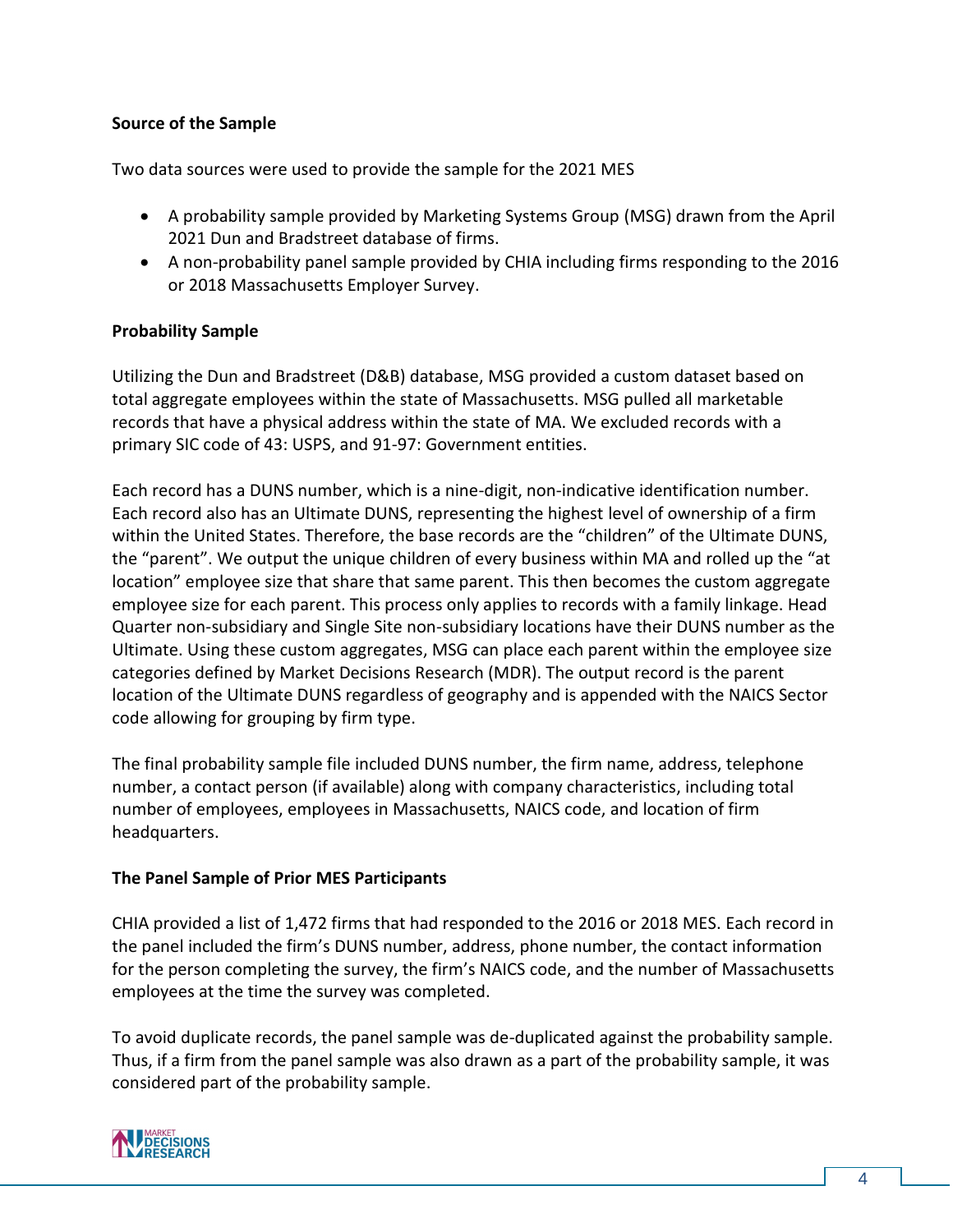In addition, the panel sample was provided to MSG to append updated firm information.

### **Identifying Contact Person to Provide Information on Health Benefits**

One of the challenges in conducting the 2021 MES was identifying the appropriate contact person within a firm. As part of the sample generation process, MDR worked with MSG and Dunhill International to obtain contact information for staff that were the most likely to be able to provide the information asked in the MES. The combined probability sample and panel sample was sent to both MSG and Dunhill International for contact lookups. The process to identify contacts was as follows:

- First, MDR reviewed a list of available job and personnel titles to identify those most likely to be associated with providing health benefits to employees.
- MSG then searched based on these titles and appended any identified contact information to each sample record. This included, when available, a contact name, contact phone number, and/or a contact email.
- MDR then provided the sample file to Dunhill International along with the list of job titles. Dunhill International conducted a search and appended any identified contact information to each sample record. This included, when available, a contact name, contact phone number, and/or a contact email.

If available, up to six contacts were appended to a sample record.

# **Sample Generated**

The final sample file for the 2021 MES included 6,270 records from the probability sample and panel of prior MES participants.

• 5,410 sample records were used in conducting both the 2021 MES long and short versions.

The short version sample was drawn from the same sample used for the long version but excluded sample records in cases that:

- A firm had already responded to the long version
- A firm was no longer in business
- A firm did not have three or more employees in Massachusetts
- The phone number was non-working or disconnected (and another could not be identified)
- During the long version data collection, the identified contact refused

In addition, the 2021 MES short version sample prioritized larger firms with 200 or more employees in Massachusetts and smaller firms with 3-9 Massachusetts employees.

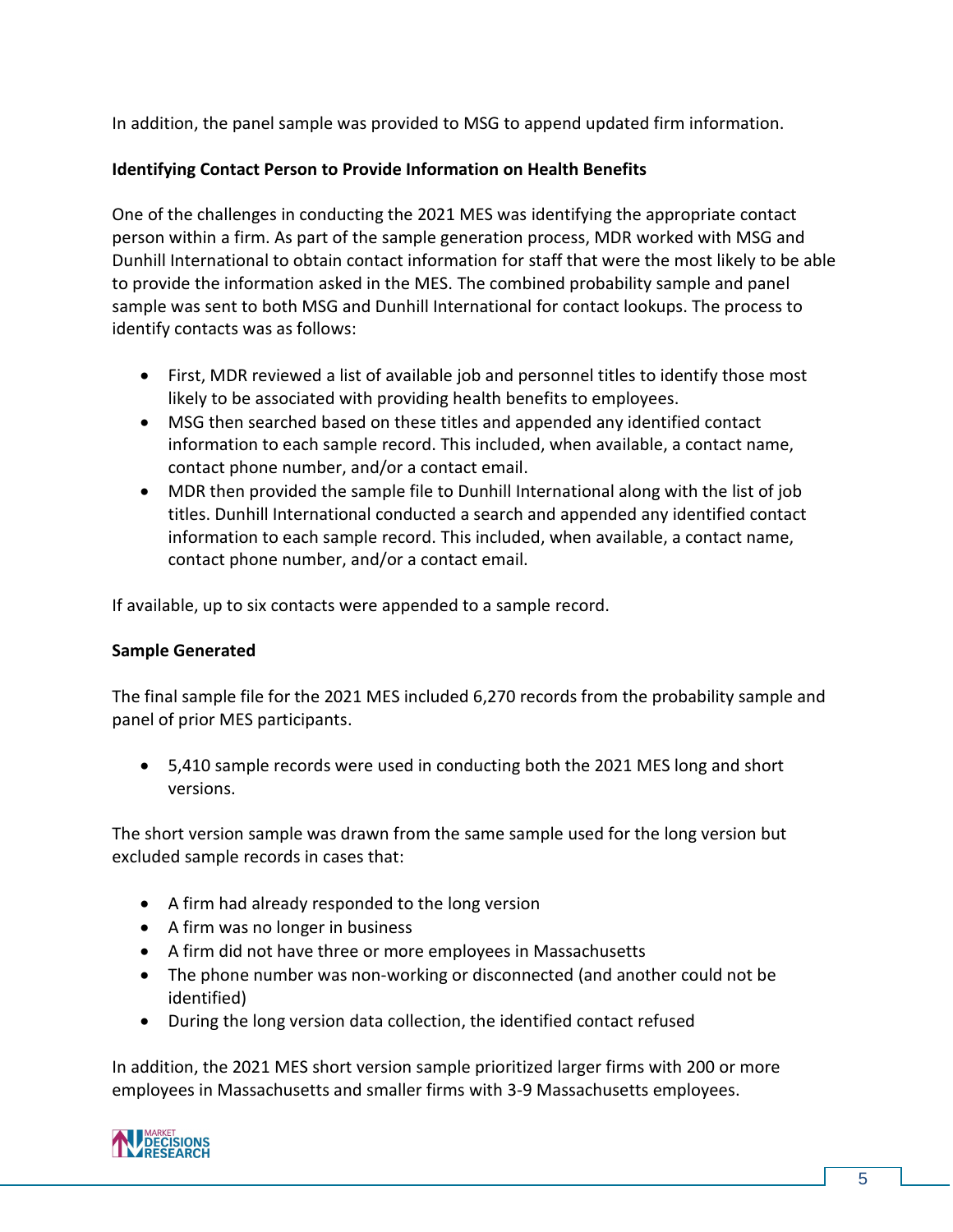| <b>Massachusetts</b><br><b>Employer Size Class</b> | <b>Population</b><br><b>Size</b> | <b>Panel Sample</b><br><b>Size</b> | Non-panel<br>sample size | <b>Total sample</b><br>size |
|----------------------------------------------------|----------------------------------|------------------------------------|--------------------------|-----------------------------|
| $3 - 9$                                            | 104,810                          | 182                                | 1,269                    | 1,451                       |
| $10 - 24$                                          | 21,703                           | 198                                | 639                      | 837                         |
| 25-49                                              | 7,075                            | 206                                | 659                      | 865                         |
| 50-199                                             | 5,378                            | 189                                | 668                      | 857                         |
| 200-999                                            | 1,392                            | 102                                | 939                      | 1,041                       |
| 1,000 or more                                      | 309                              | 23                                 | 336                      | 359                         |
| Total                                              | 140,667                          | 900                                | 4,510                    | 5,410                       |

# <span id="page-7-0"></span>**Data Collection**

Data collection for the MES was originally scheduled to be completed in 2020, however, due to the disruptions caused by the COVID-19 pandemic to Massachusetts businesses, data collection was paused in March 2020. Multiple surges of COVID-19 proved that efficient and representative data collection was not possible during the calendar year of 2020. The MES data collection restarted in May 2021.

As data collection progressed, it became clear that the pandemic had created a shift in the workplace environment. Many employees moved from working in an office setting to working from home. This was initially a temporary measure to reduce the spread of COVID-19 but became a standard practice for many firms. This created new challenges in identifying and then reaching an employee that could provide information about a firm's health benefits. This structural change and the additional effort required to speak with employees pushed the original timeline for data collection into December 2021. This also led to the implementation of a second version of the MES; the short version tailored to gather information on the offering of health insurance and the eligibility and enrollment of employees in ESI plans.

# **Summary of Data Collection Modes**

The 2021 MES, both long and short versions, relied on a multi-mode data collection strategy that included:

- The online survey: The online survey was the primary modality offered to the sample. An online version of the survey was programmed in Voxco. The survey link and unique survey ID were included in all invitation and reminder emails.
- The mail survey: A printed version of the questionnaire, each with a unique survey ID, was mailed to all non-responding firms
- The telephone survey: The telephone survey was offered to respondents of the short version only.

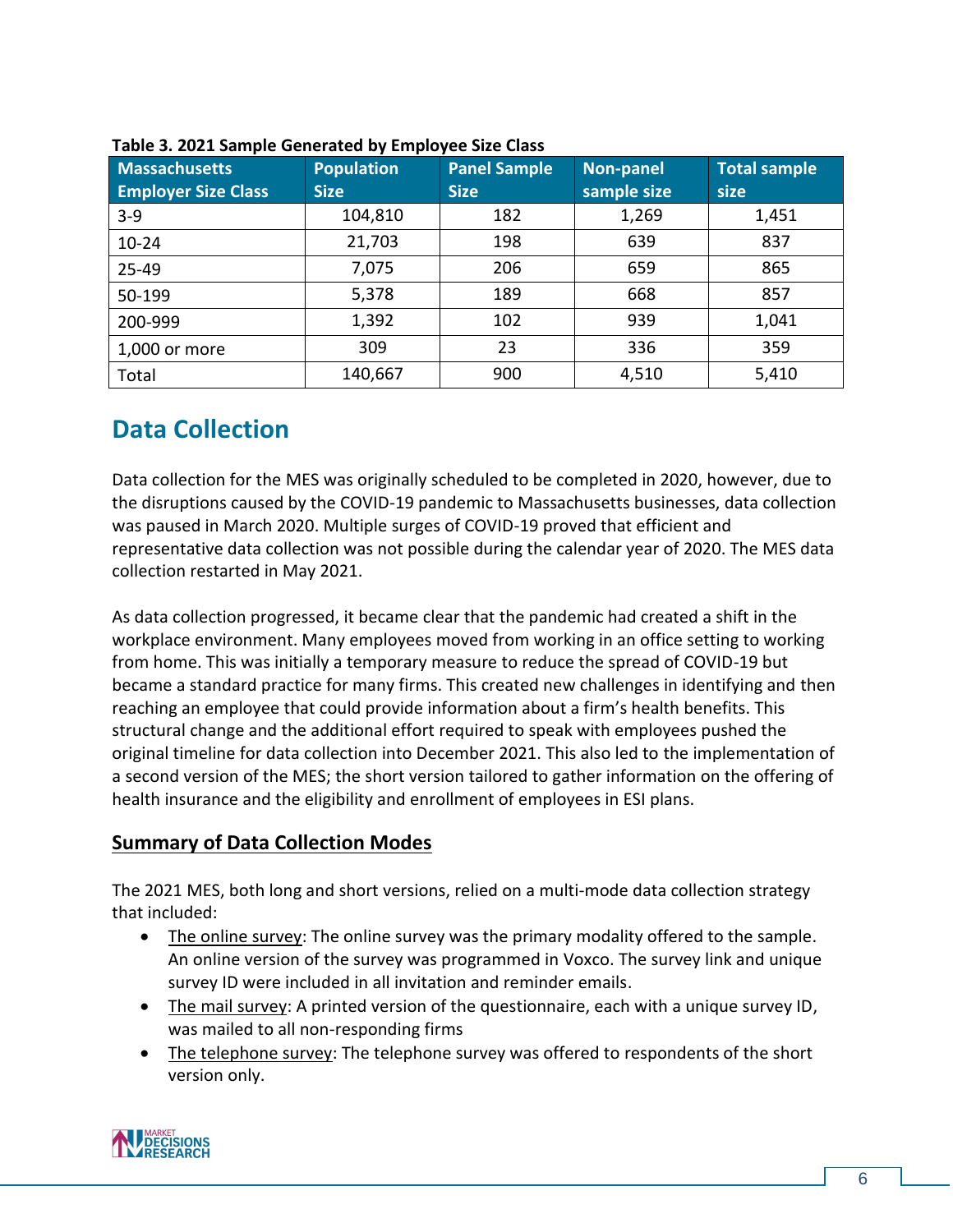# **Data Collection Process**

#### **Long Version**

Data collection for the 2021 MES long version began on May 20, 2021 and was completed on January 6, 2022. Data collection relied on three modes of communication; telephone calls, mailed survey invitation letters and survey booklets, and email invitations and reminders. The methods were used concurrently throughout data collection to maximize the opportunity to speak with a person at the firm and elicit their participation in the survey.

- **Telephone Outreach.** Telephone calls began on May 20, 2021, with the last call attempt made on December 29, 2021. The purpose of the telephone outreach was to first verify that the firm was eligible to participate in the survey, to identify the correct person within the firm to participate in the survey, and to elicit the participation of the appropriate contact. Data collection calls were made by trained interviewers at Market Decisions Research and at a partnering firm, Morris Davis and Company. Telephone numbers (up to six per firm) were included in the sample and were identified by MSG. If a telephone number was determined to be non-working, additional attempts were made to other phone numbers identified for the firm. In cases where a successful call did not reach the appropriate contact to provide the survey information, interviewers attempted to identify the appropriate contact and obtain a direct telephone number used in later call attempts. Once the appropriate contact was identified and agreed to participate, the contact's direct phone number and email were recorded and an email invitation was sent. Email reminders and reminder telephone calls were made to nonresponders. On average, 6.1 call attempts were made to firms included in the sample file.
- **Email Invitations and Outreach.** Email invitations were sent beginning on May 24, 2021, with the last reminder sent November 1, 2021. Email contacts were used throughout data collection to send initial survey invitations, to send email reminders following an initial email invitation, to send an invitation to a contact identified during telephone outreach, and for follow-ups to non-responders. The email included a link to the online survey and a personalized ID number to enter the survey. An initial email invitation was sent was sent to 1,825 firms for which an email was identified during the preparation of the sample. These emails were identified by MSG and Dunhill International. Following this initial email, three reminder emails were sent to nonresponders approximately one week apart and then reminders were paused. A second round of invitation emails with reminders was sent to non-responding firms in August and a final round of invitations and reminders in October. Once a firm agreed to participate, the email of the respondent was collected, and email reminders were sent weekly. Up to four email reminders were sent to recruited participants.

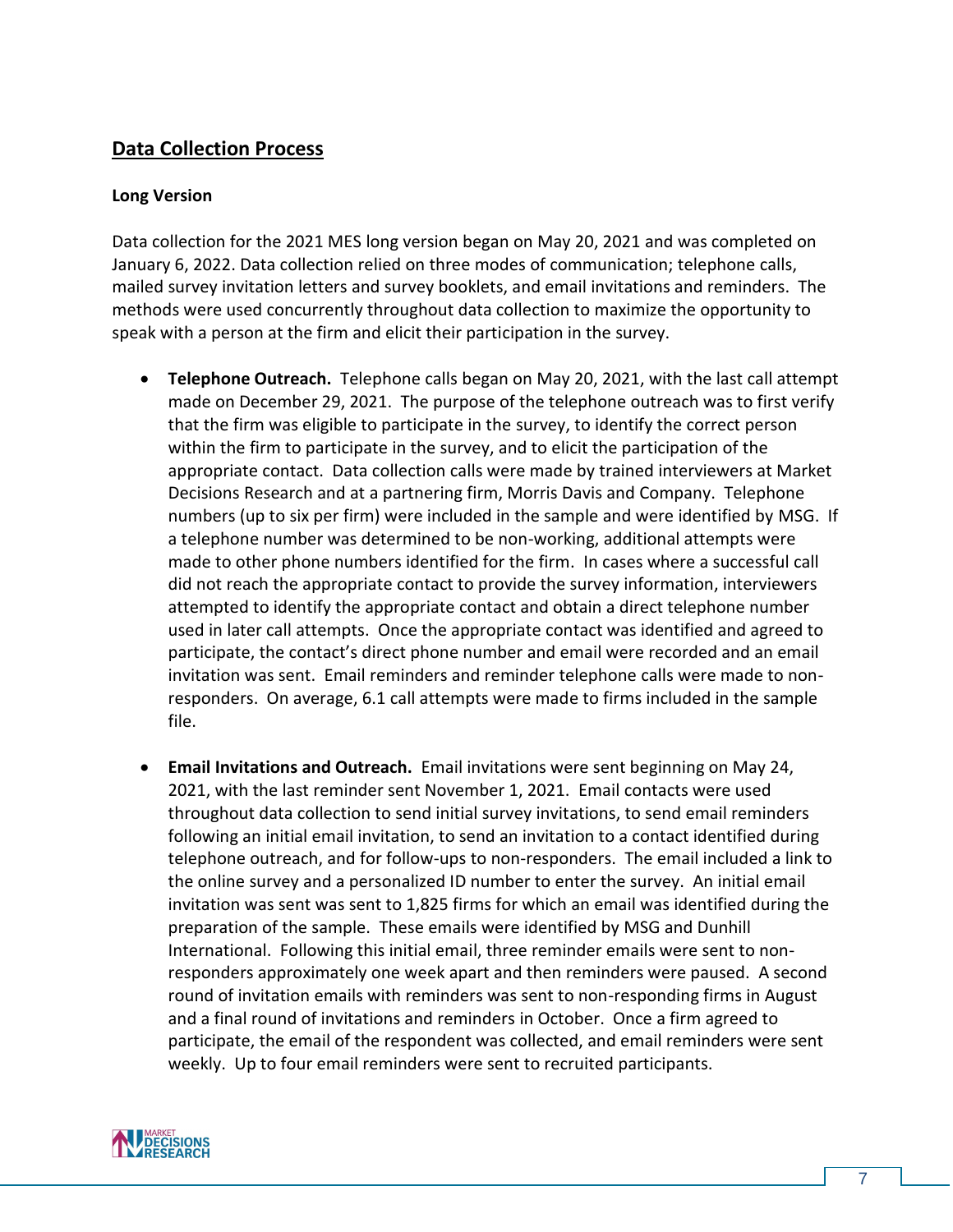• **Mail Outreach**: Mail outreach consisted of both invitation letters to an online survey and mailed survey booklets. The first mailing was sent on May 24, 2021, and the final mailing of survey booklets to selected firms was sent on November 1, 2021. The letter explained the purpose of the study and value of the survey data to the state. The letter provided the link to the survey along with a unique ID number to access the survey. The letter also indicated respondents would receive an incentive for completing the survey. Following the initial invitation, a second invitation letter was sent in July via certified mail. A survey booklet was sent to select firms in September with a survey invitation letter sent to firms in low responding strata in October offering a larger incentive to complete the survey. A survey booklet was mailed to firms in low responding strata in November offering a larger incentive to complete the survey.

#### **Short version**

Data collection for the 2021 MES short version began on December 6, 2021 and was completed on January 12, 2022. Data collection for the short version included an initial mailing of the invitation letter and paper copy of the survey, an email invitation with two reminders as well as telephone outreach. The letter explained the purpose of the study and value of the survey data to the state, and provided the link to the survey along with a unique ID number to enter the survey for those preferring to complete the survey online. The emails included a description of the survey and its purpose along with a link to the online survey and a personalized ID number to access the survey. As with the long version, respondents completing the survey were provided an incentive. Telephone calls were begun on December 6, 2021. Once the appropriate contact was identified and agreed to participate, the contact's direct phone number and email were recorded, and the respondent was sent an email invitation. Nonresponders received reminder emails and were contacted by phone. On average, 2.9 call attempts were made to firms included in the sample file.

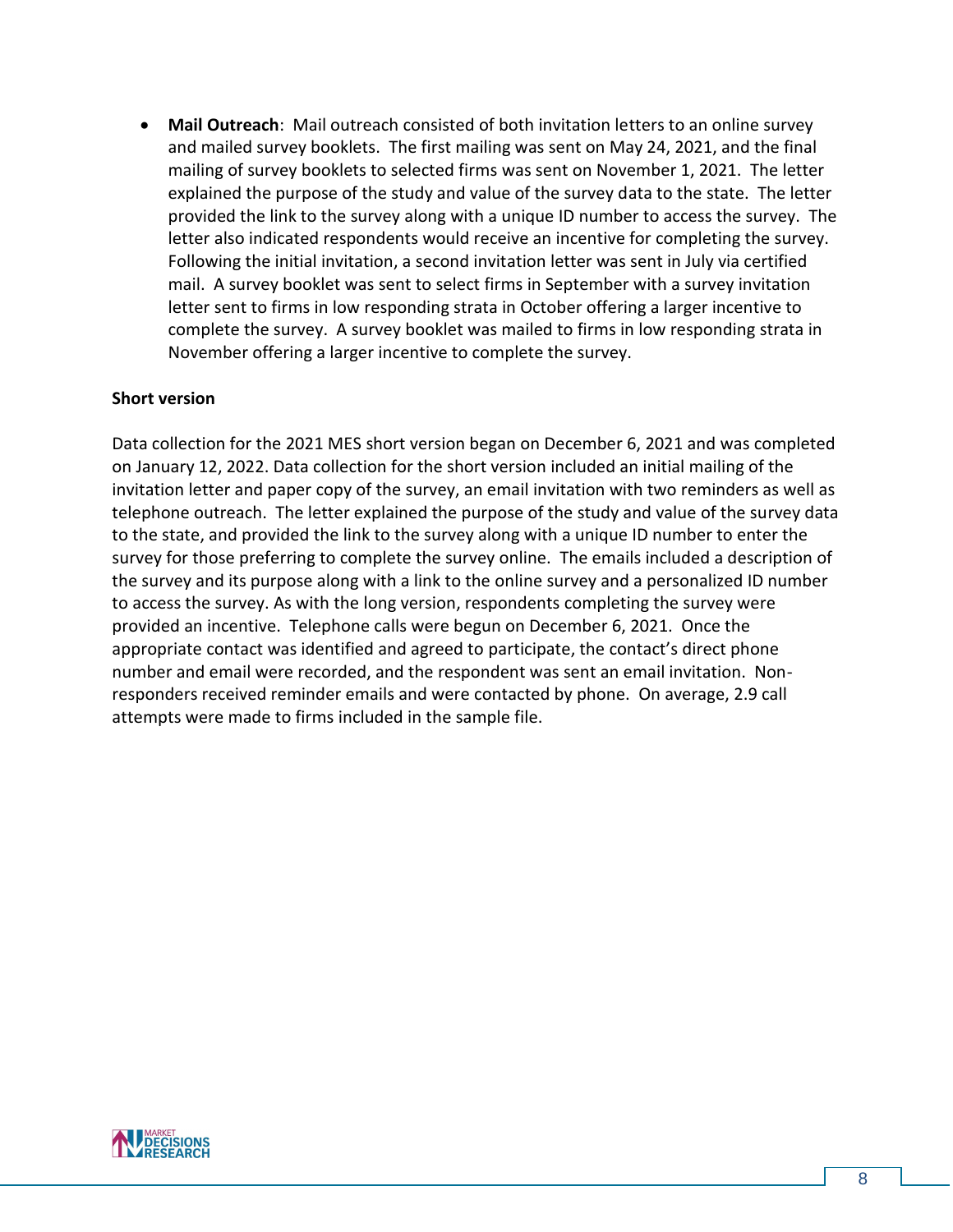# <span id="page-10-0"></span>**Survey Response**

In all, 593 firms completed the entire 2021 MES long version and 184 completed the 2021 MES short version. The final data (combined version) included 806 total firms, including 593 firms completing the entire long version, 29 firms that did not complete the entire long version but answered all questions regarding the number of eligible and enrolled employees, and 184 firms only completing the short version. Tables 4 and 5 summarize completed surveys by employee size class and NAICS sector.

The response rate (AAPOR Response Rate 3) for the 2021 MES was 15% for the long version and 19% for the combined version.

#### **Table 4. Firms Completing the Survey by NAICS Sector Group and Massachusetts Employer Size Class**

|                                                                                                                                         | <b>Massachusetts Employer Size Class</b> |             |                |                     |                  |                           |              |
|-----------------------------------------------------------------------------------------------------------------------------------------|------------------------------------------|-------------|----------------|---------------------|------------------|---------------------------|--------------|
| <b>NAICS Sector Group</b>                                                                                                               | 3 to 9                                   | 10 to<br>24 | $25$ to<br>49  | <b>50 to</b><br>199 | 200<br>to<br>999 | 1000<br><b>or</b><br>more | <b>Total</b> |
| Manufacturing, Mining, Quarrying, and Oil<br>and Gas Extraction, Utilities, Transportation<br>and Warehousing                           | 15                                       | 15          | 17             | 21                  | 18               | 4                         | 90           |
| Finance and Insurance, Real Estate and<br>Rental and Leasing                                                                            | 4                                        | 7           | 11             | 12                  | 13               | $\mathbf{1}$              | 48           |
| <b>Retail Trade</b>                                                                                                                     | 14                                       | 12          | $\overline{7}$ | 14                  | 6                | $\overline{2}$            | 55           |
| Construction                                                                                                                            | 13                                       | 6           | 10             | 6                   | $\overline{7}$   | $\mathbf 0$               | 42           |
| Professional, Scientific, Technical Services,<br>Information, Educational, Management of<br><b>Companies and Enterprises</b>            | 19                                       | 24          | 23             | 23                  | 23               | 6                         | 118          |
| <b>Health Care and Social Assistance</b>                                                                                                | 9                                        | 11          | 12             | 22                  | 18               | 13                        | 85           |
| <b>Other Services (except Public</b><br>Administration), Administrative and Support<br>and Waste Management and Remediation<br>Services | 17                                       | 17          | 11             | 15                  | 9                | $\Omega$                  | 69           |
| Accommodation and Food Services, Arts,<br>Entertainment, and Recreation, Agriculture,<br>Forestry, Fishing and Hunting                  | 5                                        | 14          | 8              | 10                  | 3                | 1                         | 41           |
| <b>Wholesale Trade</b>                                                                                                                  | 8                                        | 11          | 16             | 9                   | 1                | $\mathbf{0}$              | 45           |
| Total                                                                                                                                   | 104                                      | 117         | 115            | 132                 | 98               | 27                        | 593          |

# **(2021 MES Long Version)**

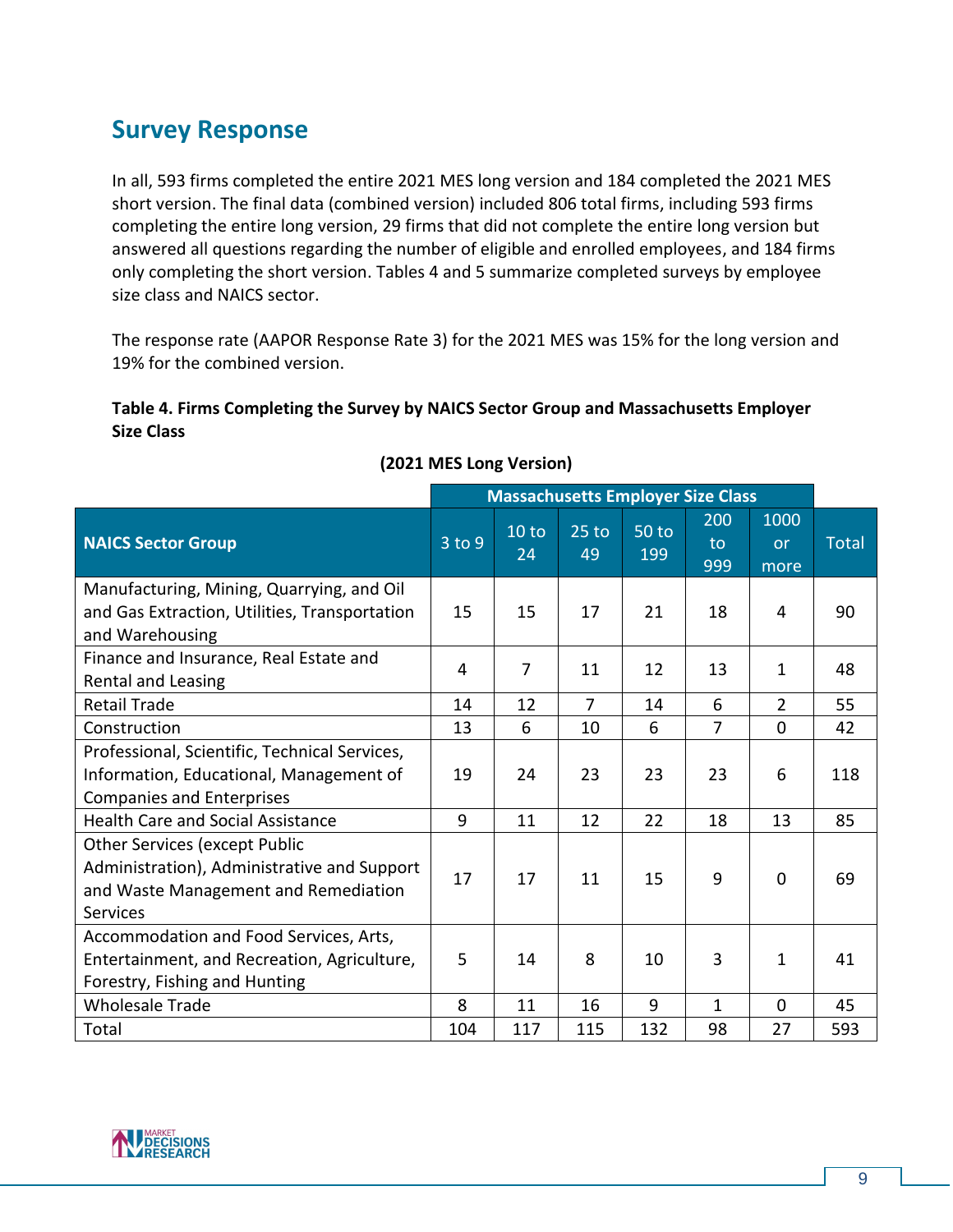## **Table 5. Firms Completing the Survey by NAICS Sector Group and Massachusetts Employer Size Class**

|                                                                                                                                      | <b>Massachusetts Employer Size Class</b> |                        |               |                |                |                    |              |
|--------------------------------------------------------------------------------------------------------------------------------------|------------------------------------------|------------------------|---------------|----------------|----------------|--------------------|--------------|
| <b>NAICS Sector Group</b>                                                                                                            | 3 to 9                                   | 10 <sub>to</sub><br>24 | $25$ to<br>49 | $50$ to<br>199 | 200 to<br>999  | 1000<br>or<br>more | <b>Total</b> |
| Manufacturing, Mining, Quarrying, and Oil<br>and Gas Extraction, Utilities, Transportation<br>and Warehousing                        | 18                                       | 20                     | 21            | 24             | 22             | 4                  | 109          |
| Finance and Insurance, Real Estate and Rental<br>and Leasing                                                                         | 6                                        | 8                      | 12            | 14             | 16             | 1                  | 57           |
| <b>Retail Trade</b>                                                                                                                  | 24                                       | 16                     | 10            | 18             | 9              | 3                  | 80           |
| Construction                                                                                                                         | 21                                       | 12                     | 11            | 9              | 9              | $\Omega$           | 62           |
| Professional, Scientific, Technical Services,<br>Information, Educational, Management of<br><b>Companies and Enterprises</b>         | 27                                       | 31                     | 28            | 34             | 31             | $\overline{7}$     | 158          |
| <b>Health Care and Social Assistance</b>                                                                                             | 12                                       | 18                     | 16            | 31             | 30             | 17                 | 124          |
| Other Services (except Public Administration),<br>Administrative and Support and Waste<br><b>Management and Remediation Services</b> | 26                                       | 18                     | 12            | 18             | 13             | $\overline{2}$     | 89           |
| Accommodation and Food Services, Arts,<br>Entertainment, and Recreation, Agriculture,<br>Forestry, Fishing and Hunting               | 9                                        | 21                     | 10            | 17             | 6              | $\mathbf{1}$       | 64           |
| <b>Wholesale Trade</b>                                                                                                               | 12                                       | 14                     | 20            | 13             | $\overline{2}$ | $\overline{2}$     | 63           |
| Total                                                                                                                                | 155                                      | 158                    | 140           | 178            | 138            | 37                 | 806          |

# **(2021 MES Combined Version)**

# <span id="page-11-0"></span>**Weighting and Imputation Methods**

# **Data Imputation**

Data imputation is a procedure that determines the likely value of a missing case based upon other known characteristics of the respondent. Imputation relies on answers to other questions to derive the most likely value for the missing response. MDR imputed missing cases on several of the variables in the 2021 MES dataset. In those cases where a variable was imputed, the final dataset contains a copy of the variable with imputed values, a copy of the original variable with

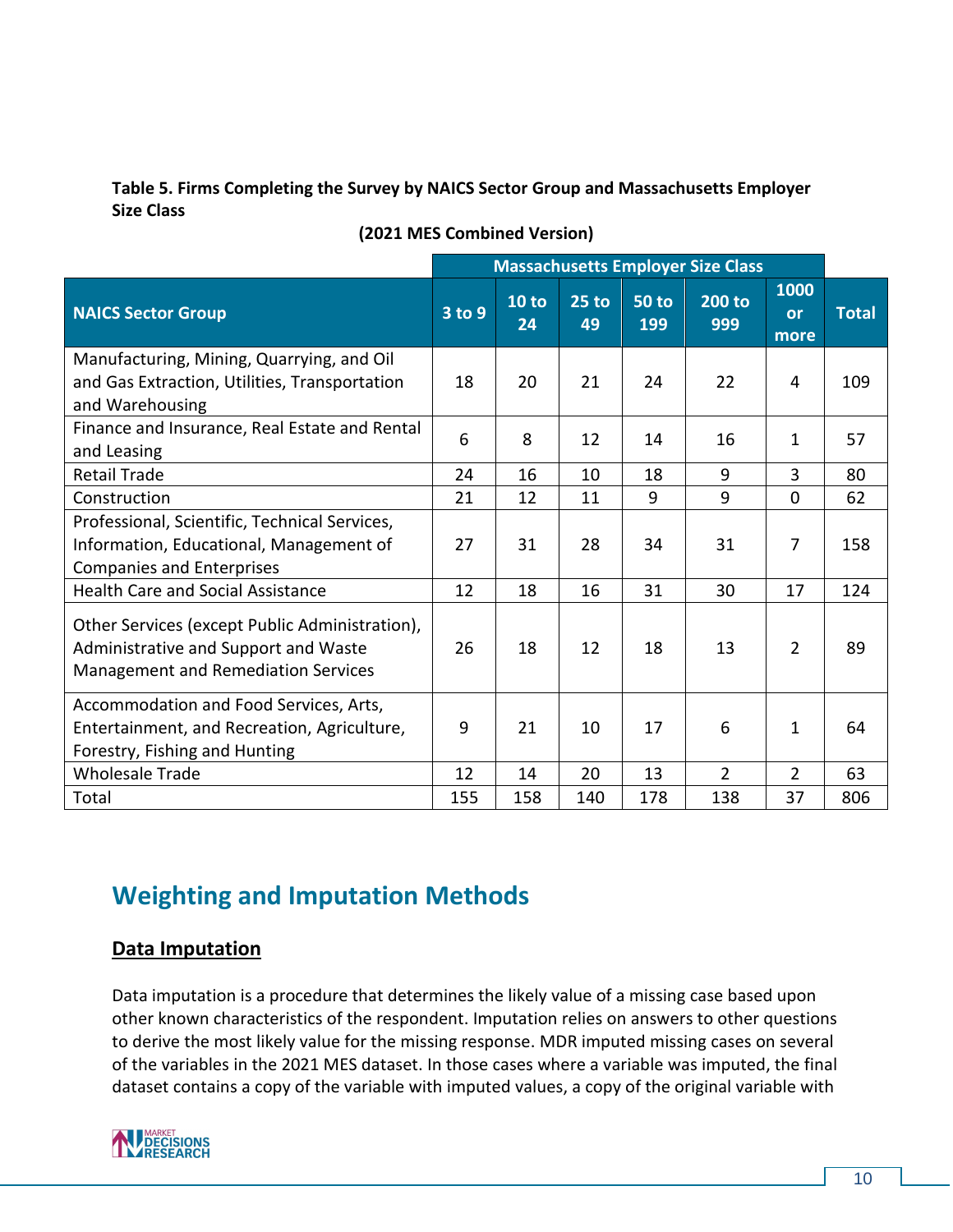missing values retained, and a flag variable which identifies which values were imputed and the method used. Three primary methods of data imputation were used:

## **Logical Imputation**

This step involves an assessment of answers to other questions (within the case) to determine if it is possible to deduce what is likely the correct answer to a question with a missing value. In some cases, this is done by evaluating a question that is very similar in nature and content. In other cases, it involves assessing several related questions to derive the most likely value. For example, one may be able to deduce a missing plan deductible by examining the plan maximum out-of-pocket.

## **Donor Substitution Imputation – Hot Deck Imputation**

Hot deck imputation relies on the fact that firms or health plans with similarities on several variables are likely to be similar on those variables with missing values. The process involves identifying a case (a donor) that is similar to the case on a number of variables besides the variable that is missing. Hot deck imputation is used on variables where there is a relatively limited number of possible values.

## **K-Nearest Neighbor (kNN) Imputation**

A popular approach to missing data imputation is to use a statistical model to predict the missing values. K-Nearest Neighbor (kNN) donor cases are then used to predict for missing value estimation. The configuration of kNN imputation often involves selecting the distance measure (e.g. Euclidean) and the number of contributing neighbors for each prediction, as well as the k hyperparameter of the kNN algorithm. A missing case is imputed by finding the samples in the data set "closest" to it and averages these nearby points to fill in the missing value.

# **Data Weighting**

The purpose of weighting is to produce population estimates for the target population with a known level of precision. Weighting is done to factor in the sampling design (probabilities of selection), the results of data collection (patterns of non-response), as well as aligning the data with the actual population based on the population's known characteristics (post design weighting adjustments). The 2021 MES is unique in that the data includes several types of populations for which weights were calculated.

- 1. The first is the firm. Data was collected from a sample of firms on a range of topics related to health care coverage.
- 2. The second is the employee. The data are used to estimate various characteristics of Massachusetts employees such as the percentage of employees offered insurance and

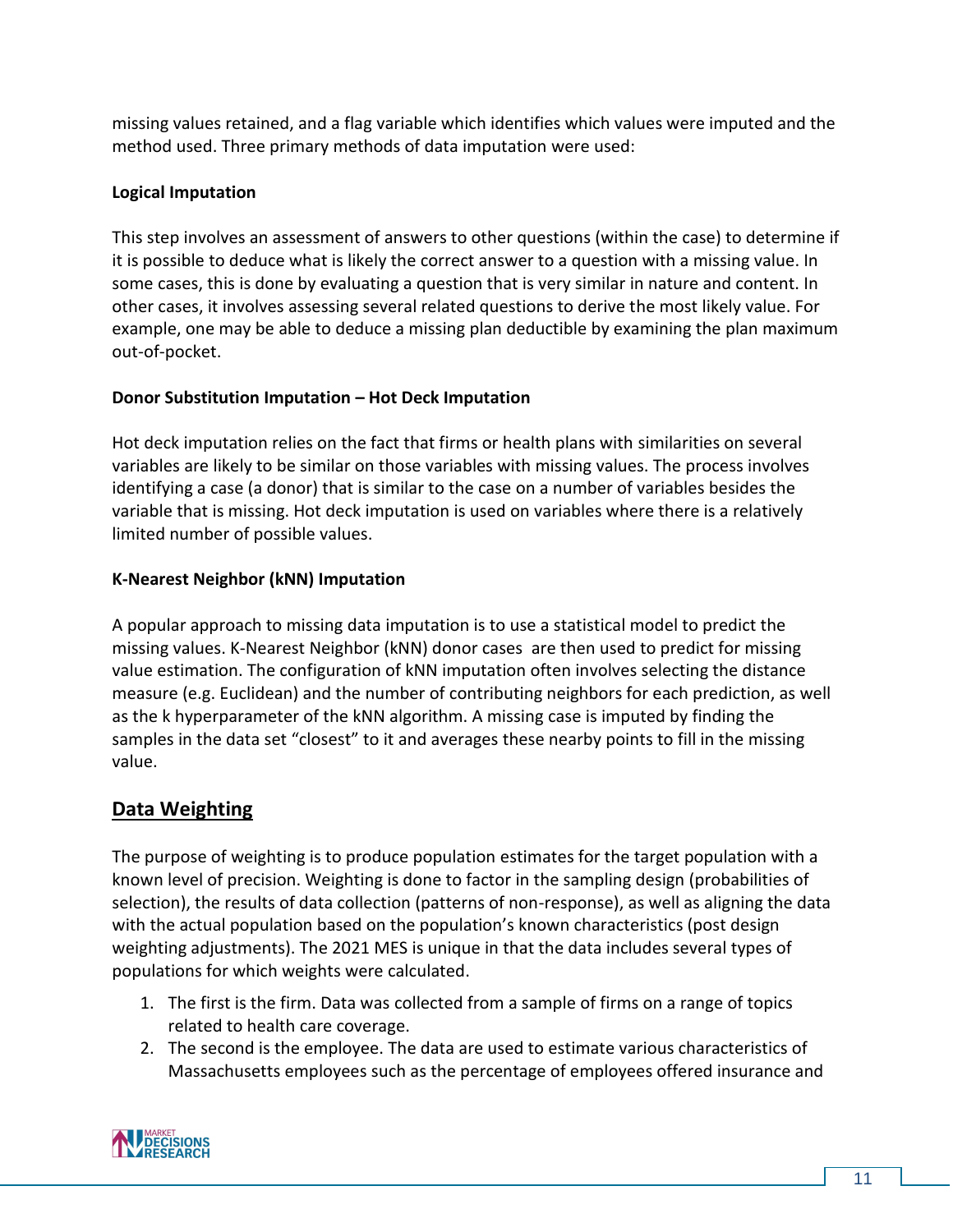the percentage of eligible employees that enrolled in one of a firm's offered health plans. This required a weight related to the number of Massachusetts employees

3. The final is the health plan. A firm may offer more than one type of health plan to its employees. Analysis is used to understand the characteristics of the health plans offered by Massachusetts employers requiring a weight related to the number of health plans offered by each firm.

The process of weighting is designed to allow analysis of survey data at each of these three different population levels. The weights also build upon one another. The firm level weight is the basis used in calculating plan level and employee level weights.

## **Data Sources Used in Weighting**

Weighting relies on a source that can provide an accurate estimate of the population to which survey results are compared and normalized. In the case of the 2021 MES weighting relied on three primary sources:

- The US Census Bureau's County Business Patterns (2018)
- Dun and Bradstreet's Database of US firms (2021)
- The Bureau of Labor Statistics Quarterly Census of Employment and Wages (2021)

#### **US Census Bureau County Business Patterns**

The 2018 County Business Patterns (CBP) data was provided by the US Census Bureau. County business patterns data provides information about the number of establishments, firms, and employees by employee size class and NAICS code for the US and for individual states. The publicly available data did not meet the needs of the project since it includes all employees (while the 2021 MES focuses on firms with three or more employees). To obtain data in a form appropriate for weighting, Market Decision Research made a special data request to provide firm and employee counts broken out by employee size class relevant to the target population and to align with sampling.

This analysis was conducted by staff of the US Census Bureau which provided counts of firms. Establishments, employees by employee size class and NAICS codes were based on 2018 data. A potential area of concern about this information was that the counts were based on conditions prior to the COVID-19 pandemic and that the counts may not accurately reflect conditions in 2021.

#### **Dun and Bradstreet Database of firms**

Dun and Bradstreet (D&B) maintains a commercial list of firms in the United States that includes characteristics including their NAICS code and number of employees. This list of firms was used to develop the sample of Massachusetts firms used during data collection. Compared to CBP data, the advantage of Dun and Bradstreet is its recency, the data that was used in sampling for the 2021 MES was updated in April 2021 just prior to the sample being

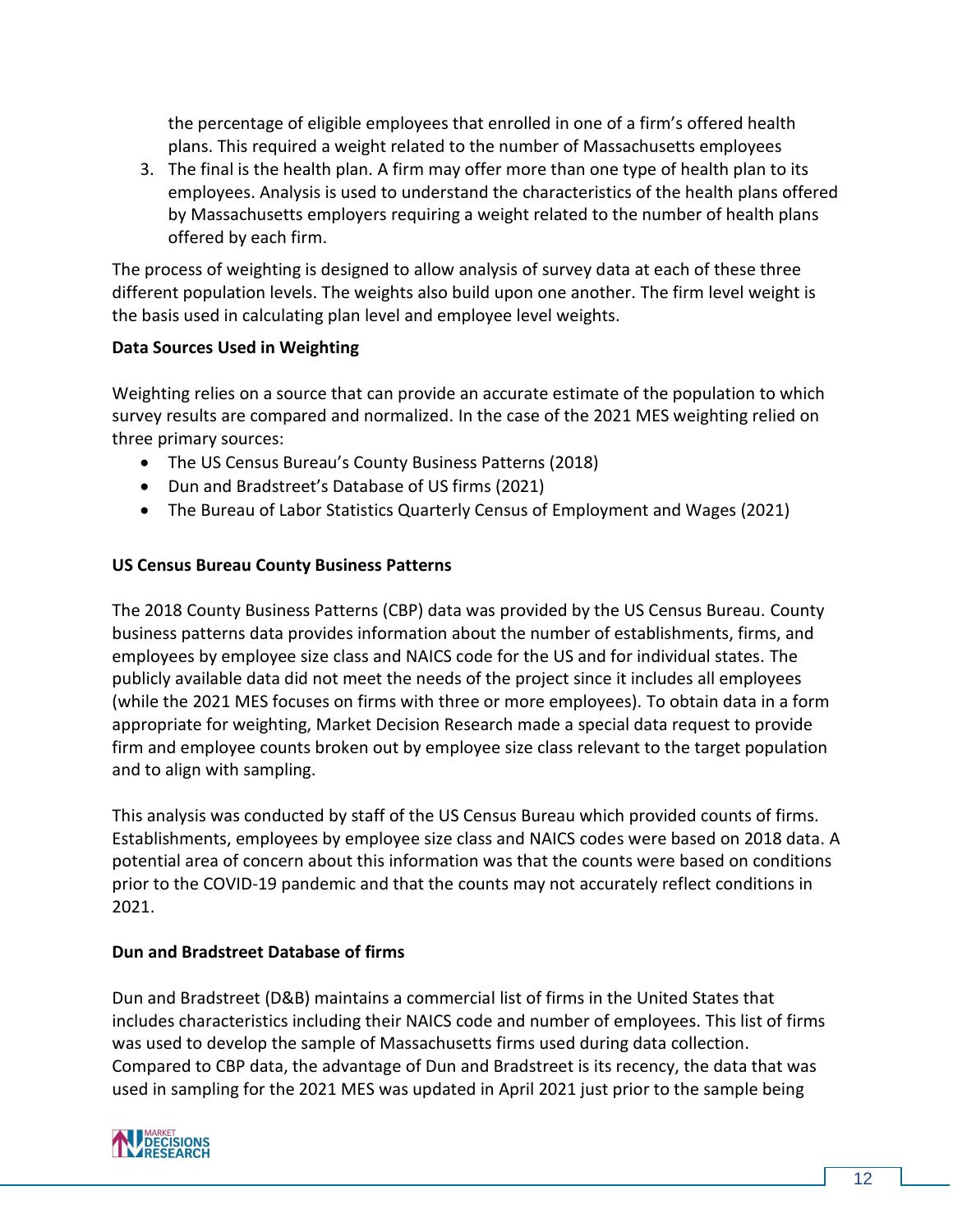drawn. The weakness of Dun and Bradstreet database and why it is not appropriate for population estimates is that it may not include recently created firms and that it may retain firms that are no longer in business.

While not providing an accurate population estimate of the number of firms, it did provide a way to assess changes in the distribution of firms prior to the COVID-19 pandemic and the survey period. This would provide a way to determine how well the 2018 CBP data might reflect current conditions.

For this analysis, counts of firms and employees in Massachusetts were generated using the April 2021 database and the database from January 2020. Analysis was conducted comparing the distribution of firms in Massachusetts by NAICS sector group and employee size class in January 2020 (prior to the potential impact of COVID-19 on the business landscape) to April 2021 (the beginning of survey data collection). This analysis was not used to determine the number of firms for use in weighting but rather whether change occurred in the number and distribution of firms between January 2020 and April 2021. If differences were noted, it meant that adjustments would be required to the counts from the 2018 CBP to reflect 2021 business conditions more accurately.

One assumption in the analysis was that the changes in the distribution of firms observed in the Dun and Bradstreet data would be similar to what would be expected if we had more recent CPB data. The results of this analysis indicated that, while the number of firms did change, the change was negligible (less than 1% for most sampling strata) suggesting that the 2018 CBP provided a good estimate of the number of firms in 2021. The firms count used in weighting are based on 2018 CBP without any modification.

#### **Bureau of Labor Statistics Quarterly Census of Employment and Wages**

The Bureau of Labor Statistics (BLS) quarterly census of employment and wages provides counts of private sector employment months. The most recent data available provides March 2021 employment totals for the US and for individual states including Massachusetts. It provides a more up to date count of private sector Massachusetts employees than available from the 2018 CBP data, potentially allowing for more acute estimates of the number of Massachusetts employees.

But while this census provides more recent employment data, it does not provide a breakdown by firm size but rather by establishment size which is at the core of weighting. Further, its smallest category includes establishments of 5 or fewer employees. This limits the ability to use the data in developing employee level weights for the 2021 MES. However, it does provide a way to derive a more accurate estimate for the total number of Massachusetts employees in private sector companies with three or more employees. The quarterly census was used for this purpose.

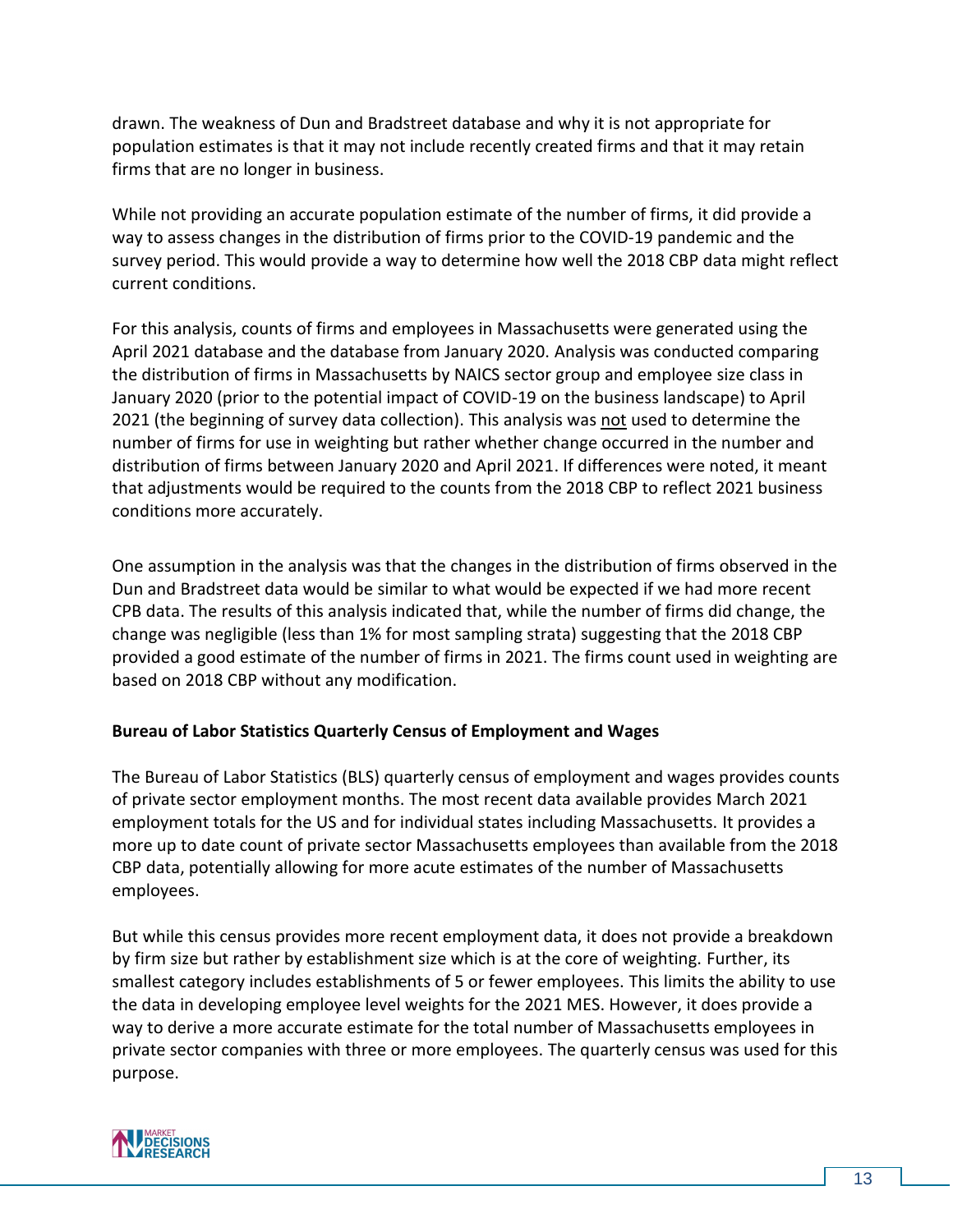The following steps were used to calculate an estimate for the total number of private sector employees with three or more employees:

- The total number of Massachusetts private sector employees was determined based on March 2021 quarterly census of employment and wages.
- The distribution of employees by employee size class was obtained from the 2018 CBP data. Specifically, the distribution was used to determine the percentage of employees in firms with zero to two employees.
- The total count of Massachusetts private sector employees determined based on March 2021 quarterly census of employment and wages was then modified, removing the percentage of employees expected to be in firms with zero to two employees.

# **Firm Level Weights**

## **Design Weights**

An initial base weight was calculated for each record included as part of the sample used during data collection, computed as the total number of firms in population (contained within the D&B database) divided by the number of firms in the sample file within each sampling strata. All records within a stratum had the same base weight but base weights differed across sampling stratum. At this stage all sample records within the sample file had a positive weight (regardless of the outcome of data collection). A non-response adjustment was then applied to all sample records which was equal to:

- 0 if the sampled firm did not complete the survey
- 0 if the firm was determined to be ineligible (fewer than three employees)
- 0 if the firm was no longer in business
- 0 if the firm was acquired by another firm
- N/r if the firm was eligible and completed the survey with r equal to the response rate within the stratum to which the firm belonged

At this stage all firms that completed the survey had a positive design weight while firms that did not complete the survey had a weight of zero.

At this stage the weighted data only reflected the distribution of firms that completed the survey and did not reflect the actual distribution of firms within Massachusetts by employee size class and NAICS sector Group.

#### **Post Design Weighting Adjustments**

A sequence of two weighting adjustments were then made to normalize the weighted firm level data to reflect the actual distribution of firms in Massachusetts by employee size class and NAICS sector group.

The population data for the post design weighting adjustments was provided by the US Census Bureau and was developed from the 2018 County Business Patterns (CBP) data. This data provided a breakdown of firms by NAICS sector groups by size class based on the total number of US employees at these firms.

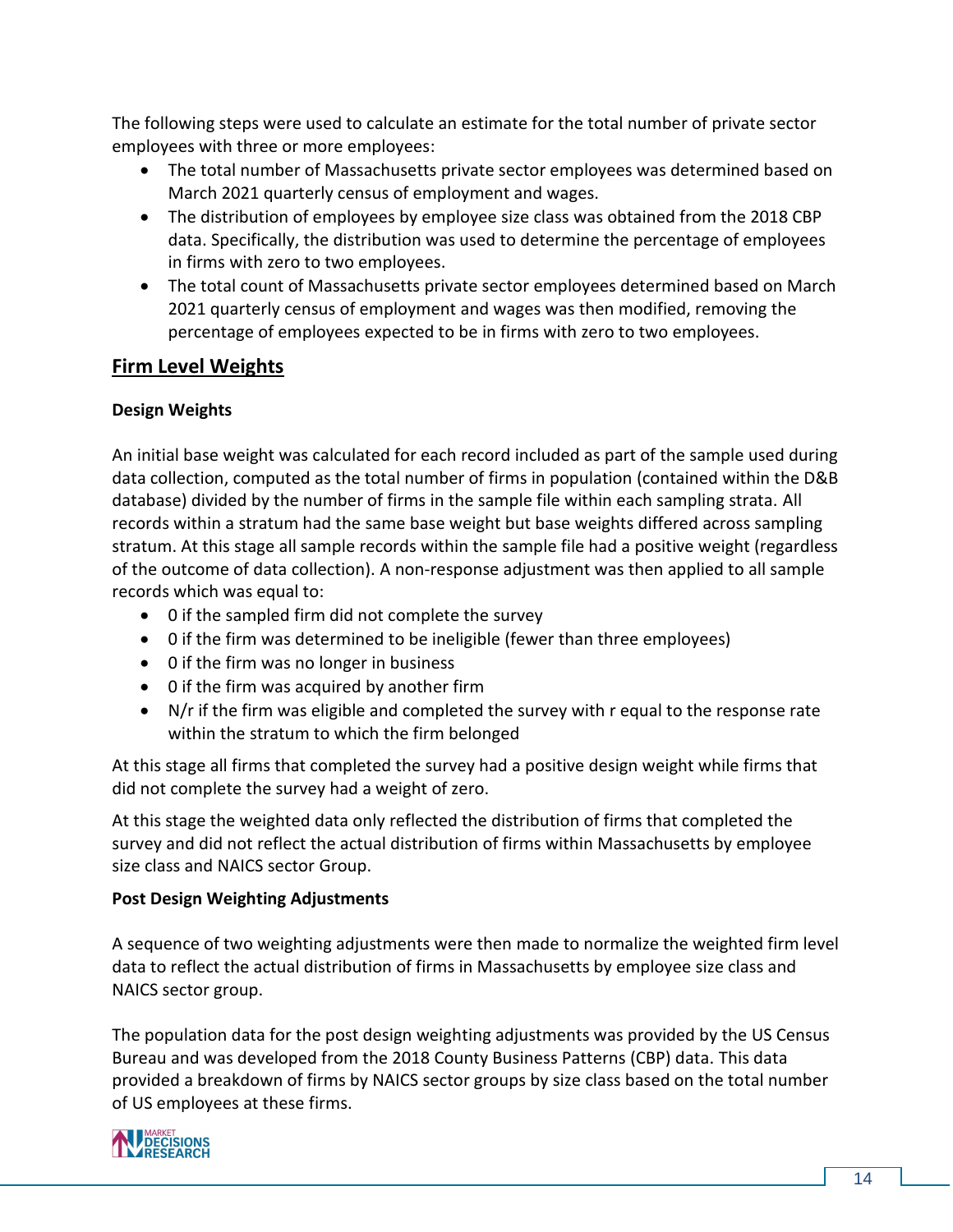#### **First Stage of Post Design Survey Weighting**

A new employee size class variable was calculated based on the total number of US employees to match the CBP classification of employee size class. Data were weighted using the design weight and a weighted distribution of firms by NAICS sector group and US employee size class generated. These results were used to calculate the first firm level weighting adjustment. The first firm level weighting adjustment was equal to the CBP count of firms divided by the weighted survey count of firms within each NAICS sector group by US employee size class group. The design weight was multiplied by this adjustment. At this stage the survey data now accurately reflect the count of Massachusetts firms by NAICS Sector group and US employee size class from the 2018 CBP data.

One concern arose at this stage of weighting: The survey weights within each Massachusetts employee size class by NAICS sector group strata cell (which formed the basis of sampling) varied across firms except for firms with 1,000 or more Massachusetts employees. This is not unexpected since the CBP data included all employees and not just those in Massachusetts. Because of this, a firm may be in one size class for the US but a different size class in Massachusetts. The distribution of firms by US and Massachusetts employee size classes is presented in Table 6. The firms highlighted in green represent firms for which the Massachusetts employee size class differs from the US employee size class. In some instances, the differences are rather large. For example, there are four US firms with 1,000 or more employees with only three to nine employees in Massachusetts.

|                                         | <b>Number of Massachusetts Employees</b> |             |               |                     |               |                    |              |
|-----------------------------------------|------------------------------------------|-------------|---------------|---------------------|---------------|--------------------|--------------|
| <b>Number of US</b><br><b>Employees</b> | 3 to 9                                   | 10 to<br>24 | $25$ to<br>49 | <b>50 to</b><br>199 | 200 to<br>999 | 1000<br>or<br>more | <b>Total</b> |
| 3 to 9                                  | 130                                      | 0           | 0             | 0                   | $\Omega$      | 0                  | 130          |
| 10 to 24                                | 8                                        | 128         | 0             | 0                   | 0             | 0                  | 136          |
| 25 to 49                                | $\mathbf{1}$                             | 8           | 93            | 0                   | 0             | 0                  | 102          |
| 50 to 199                               | 4                                        | 6           | 17            | 122                 | 0             | 0                  | 149          |
| 200 to 999                              | 8                                        | 11          | 13            | 28                  | 100           | 0                  | 160          |
| 1000 or more                            | 4                                        | 5           | 17            | 28                  | 38            | 37                 | 129          |
| <b>Total</b>                            | 155                                      | 158         | 140           | 178                 | 138           | 37                 | 806          |

**Table 6. Size Class Comparisons of Total Us and Total Massachusetts Employees**

The differences in weights within a specific NAICS by Massachusetts employee size class stratum varied by an average of 6:1 with one stratum having a difference of 55:1.

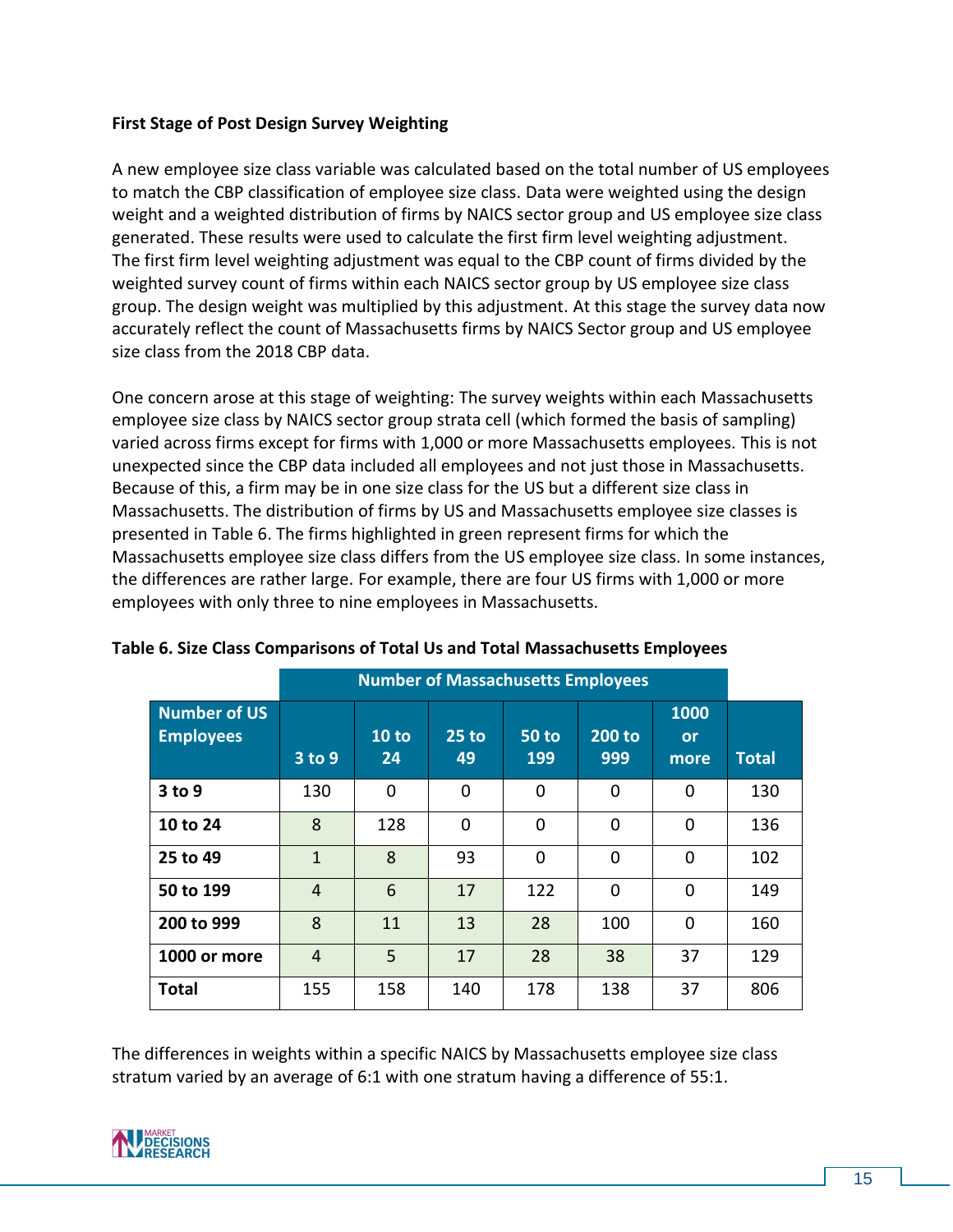The implications of this include:

- With optimal weighting all firms within a single stratum would have equal weights.
- It impacts the relative contribution of firms to the survey results when analyzing the data by number of Massachusetts employees, NAICS sector group, or both of these characteristics. *In the extreme example above, one firm is contributing 55 times more to the survey results than other firms in the same strata.*

To help normalize these differences and to balance the weights so that all firms within a stratum would have equivalent weights, a second weighting adjustment was made based on Massachusetts employer size rather than US employer size. Since there was no external data source, the best way to develop estimates was to use the weighted survey data to derive counts of firms in Massachusetts defined by Massachusetts employer size class and NAICS sector group.

Using the first stage adjusted firm level weight, firms' counts were calculated within each Massachusetts employee size class by NAICS sector group. These counts became the estimated population counts used in the second stage of weighting adjustments described below.

## **Second Stage of Post Design Weighting**

The second stage of weighting calculated adjustments based on the estimated population of firms with the Massachusetts employee size class by NAICS sector calculated during the first adjustment stage of post design weighting. The data was again weighted using the firm design weight and survey counts obtained within each Massachusetts employee size class by NAICS sector group. The cells used in weighing adjustments match survey sampling strata.

Table 7 presents the estimated population counts of firms by NAICS sector group and the Massachusetts employee size class used in making the weighting adjustments. Table 8 provides the distribution of firms that completed the survey by Massachusetts employee size class and NAICS sector group.

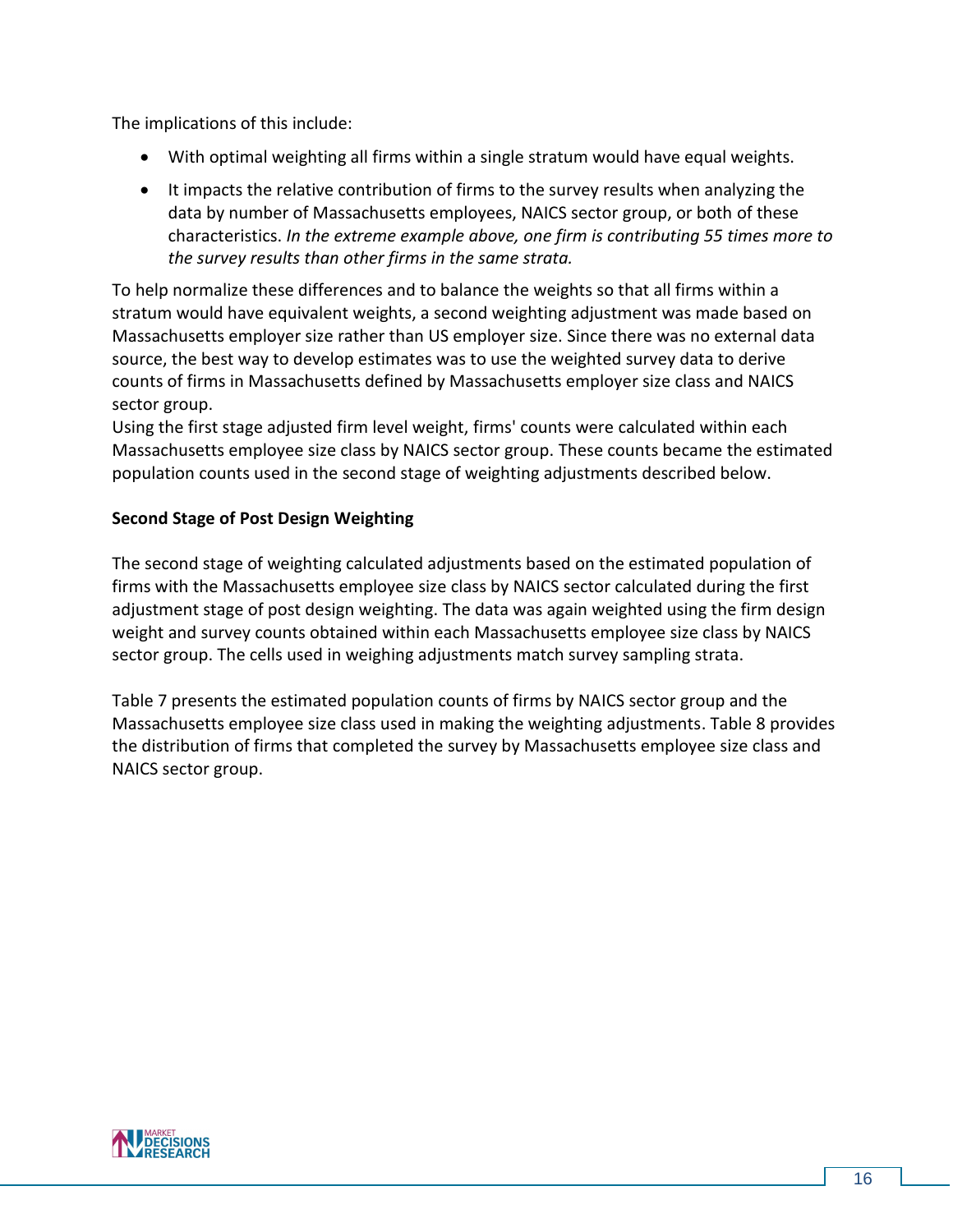# **Table 7. Estimated Number of Massachusetts Firms by NAICS Sector Group and Massachusetts Employer Size Class**

|                                                                                                                                                | <b>Massachusetts Employer Size Class</b> |             |               |                     |                  |                    |              |
|------------------------------------------------------------------------------------------------------------------------------------------------|------------------------------------------|-------------|---------------|---------------------|------------------|--------------------|--------------|
| <b>NAICS Sector Group</b>                                                                                                                      | 3 to 9                                   | 10 to<br>24 | $25$ to<br>49 | <b>50 to</b><br>199 | 200<br>to<br>999 | 1000<br>or<br>more | <b>Total</b> |
| Manufacturing, Mining, Quarrying, and Oil<br>and Gas Extraction, Utilities, Transportation<br>and Warehousing                                  | 2,862                                    | 1,622       | 875           | 773                 | 359              | 72                 | 6,563        |
| Finance and Insurance, Real Estate and<br>Rental and Leasing                                                                                   | 3,254                                    | 785         | 484           | 374                 | 375              | 30                 | 5,302        |
| <b>Retail Trade</b>                                                                                                                            | 6,059                                    | 1,814       | 495           | 560                 | 205              | 92                 | 9,225        |
| Construction                                                                                                                                   | 5,904                                    | 1,796       | 465           | 347                 | 88               | $\mathbf 0$        | 8,600        |
| Professional, Scientific, Technical Services,<br>Information, Educational, Management of<br><b>Companies and Enterprises</b>                   | 7,089                                    | 2,653       | 1,482         | 1,305               | 772              | 245                | 13,546       |
| <b>Health Care and Social Assistance</b>                                                                                                       | 4,577                                    | 2,291       | 857           | 741                 | 351              | 154                | 8,971        |
| <b>Other Services (except Public</b><br>Administration), Administrative and Support<br>and Waste Management and Remediation<br><b>Services</b> | 9,441                                    | 2,830       | 927           | 656                 | 292              | 74                 | 14,220       |
| Accommodation and Food Services, Arts,<br>Entertainment, and Recreation, Agriculture,<br>Forestry, Fishing and Hunting                         | 5,349                                    | 3,936       | 1,969         | 937                 | 159              | 23                 | 12,373       |
| <b>Wholesale Trade</b>                                                                                                                         | 1,902                                    | 865         | 635           | 488                 | 47               | 109                | 4,046        |
| Total                                                                                                                                          | 46,437                                   | 18,592      | 8,189         | 6,181               | 2,648            | 799                | 82,846       |

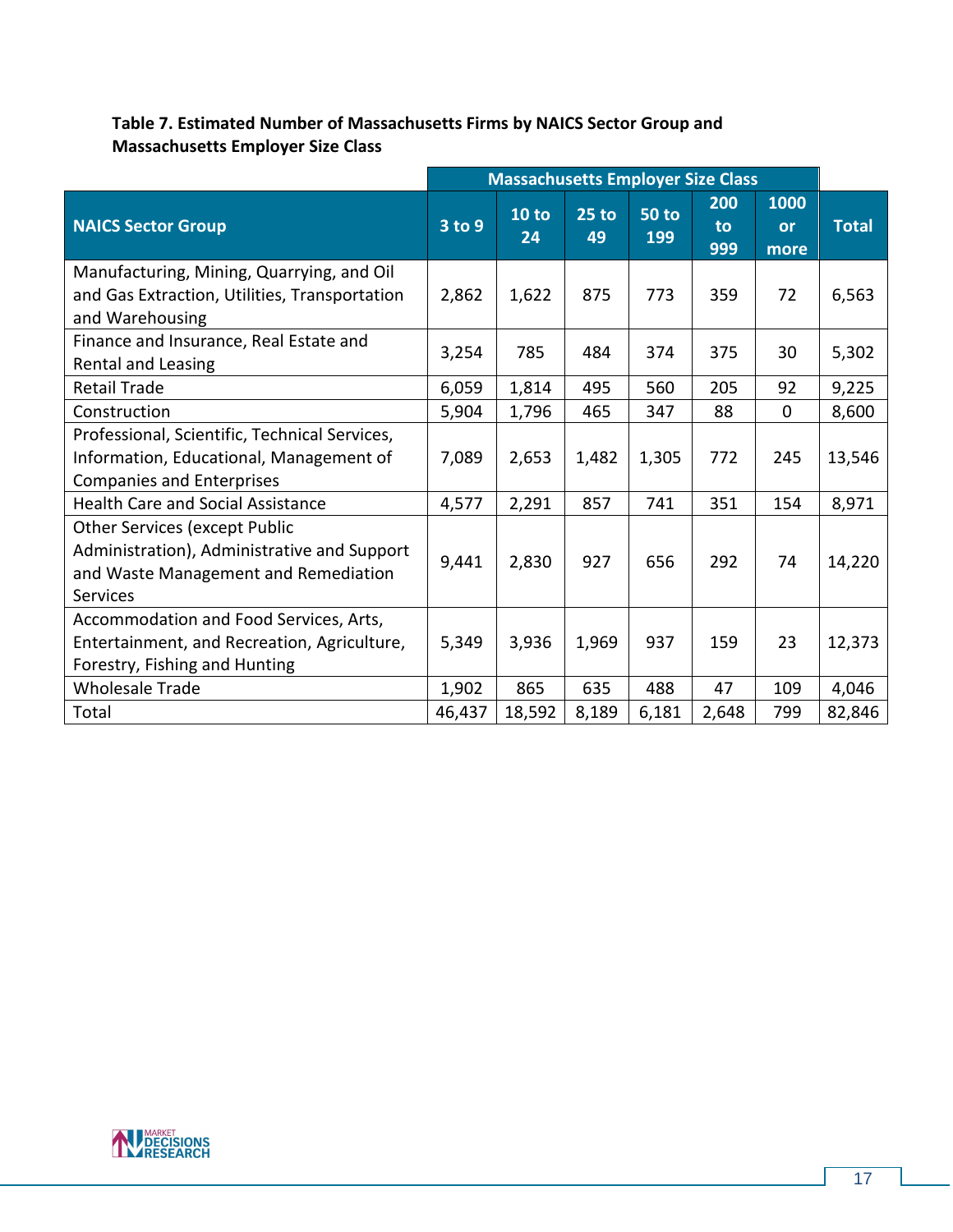# **Table 8. Distribution of Completed Surveys by NAICS Sector Group and Massachusetts Employee Size Class**

| <b>NAICS Sector Group</b>                                                                                                     | <b>Estimated</b><br><b>Percent of</b><br><b>Massachusetts</b><br><b>Firms</b> | <b>Percent</b><br>within<br><b>MES - Long</b><br><b>Version</b> | <b>Percent</b><br>within<br>MES-<br><b>Combined</b><br><b>Version</b> |
|-------------------------------------------------------------------------------------------------------------------------------|-------------------------------------------------------------------------------|-----------------------------------------------------------------|-----------------------------------------------------------------------|
| Manufacturing, Mining, Quarrying, and Oil and Gas                                                                             |                                                                               |                                                                 |                                                                       |
| Extraction, Utilities, Transportation and Warehousing                                                                         | 8%                                                                            | 15%                                                             | 14%                                                                   |
| Finance and Insurance, Real Estate and Rental and<br>Leasing                                                                  | 6%                                                                            | 8%                                                              | 7%                                                                    |
| <b>Retail Trade</b>                                                                                                           | 11%                                                                           | 9%                                                              | 10%                                                                   |
| Construction                                                                                                                  | 10%                                                                           | 7%                                                              | 8%                                                                    |
| Professional, Scientific, Technical Services,<br>Information, Educational, Management of Companies<br>and Enterprises         | 16%                                                                           | 20%                                                             | 20%                                                                   |
| <b>Health Care and Social Assistance</b>                                                                                      | 11%                                                                           | 14%                                                             | 15%                                                                   |
| Other Services (except Public Administration),<br>Administrative and Support and Waste Management<br>and Remediation Services | 17%                                                                           | 12%                                                             | 11%                                                                   |
| Accommodation and Food Services, Arts,<br>Entertainment, and Recreation, Agriculture, Forestry,<br><b>Fishing and Hunting</b> | 15%                                                                           | 7%                                                              | 8%                                                                    |
| <b>Wholesale Trade</b>                                                                                                        | 5%                                                                            | 8%                                                              | 8%                                                                    |
| <b>Massachusetts Employer Size Class</b>                                                                                      |                                                                               |                                                                 |                                                                       |
| $3$ to $9$                                                                                                                    | 56%                                                                           | 18%                                                             | 19%                                                                   |
| 10 to 24                                                                                                                      | 22%                                                                           | 20%                                                             | 20%                                                                   |
| 25 to 49                                                                                                                      | 10%                                                                           | 19%                                                             | 17%                                                                   |
| 50 to 199                                                                                                                     | 7%                                                                            | 22%                                                             | 22%                                                                   |
| 200 to 999                                                                                                                    | 3%                                                                            | 17%                                                             | 17%                                                                   |
| 1000 or more                                                                                                                  | 1%                                                                            | 5%                                                              | 5%                                                                    |

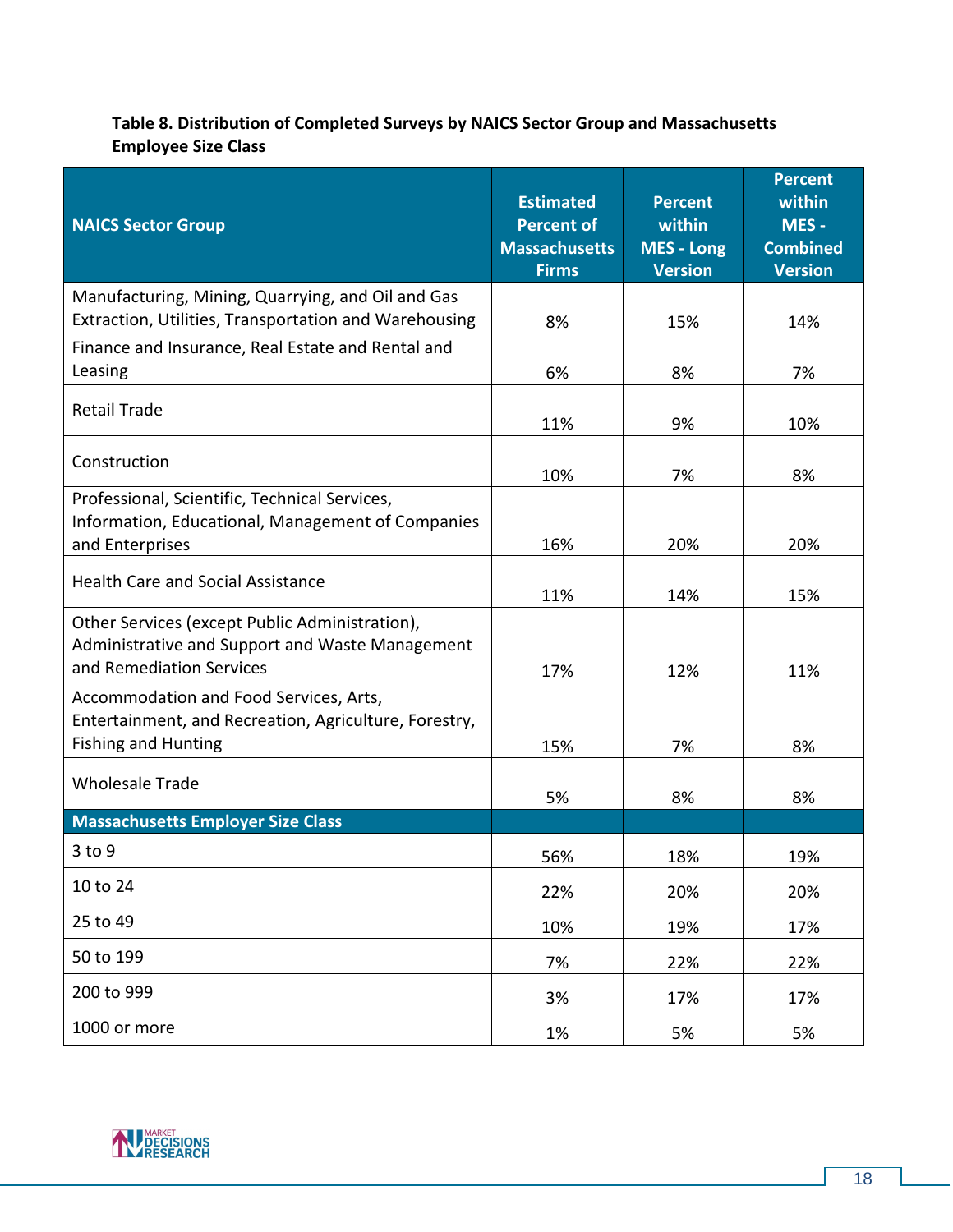The second firm level weighting adjustment was equal to the estimated population of firms divided by the weighted survey count of firms within each NAICS sector group by Massachusetts employee size class group. The design weight was multiplied by this adjustment to arrive at the final firm weight. Where there were instances where a specific weighting cell was empty; a final weighting adjustment was made to normalize the number of firms within a Massachusetts size class with empty weighting cells to the total number of firms within the class.

By using the final firm weight in analysis, the survey data now accurately reflect the estimated population of Massachusetts private sector firms with three or more employees.

# **Employee Level Weights**

## **Defining Employee Population Counts**

The population estimates used in weighting the data set to the total number of Massachusetts employees were computed using both the 2018 CBP and the March 2021 BLS Quarterly Census of Employment and Wages. The 2018 data was used to define the distribution of businesses across Massachusetts size classes (since CPB provides firm level counts) while the BLS quarterly survey was used to define the total number of private sector employees. Through these two data sources, an estimated population count of private sector Massachusetts employees was calculated for each NAICS sector group by Massachusetts employee size class strata. The weights are based on 2,858,400 employees in Massachusetts working for private firms with three or more employees.

#### **Calculating the Employee Level Weights**

Prior to calculating the employee level weight, it was necessary to transpose the file. Rather than the data file containing one record for each firm, a new file was created where there was one record for each employee. A set of variables was then used to define the characteristics of each employee (whether they were full or part time, whether eligible for health insurance through the firm, and whether enrolled in health insurance through the firm). Firm level variables were appended to each record including the final firm weight in this data set.

The data was weighted by the final firm weight and survey counts of employees obtained within each Massachusetts employee size class by NAICS sector group. The employee level weighting adjustment was equal to the estimated population of Massachusetts employees divided by the weighted survey count of employees within each NAICS sector group by Massachusetts employee size class group. The final firm weight was multiplied by this adjustment to calculate the final employee level weight. Where there were instances where a specific weighting cell was empty, a final weighting adjustment was made to normalize the number of employees within a Massachusetts size class with empty weighting cells to the total number of employees within the class.

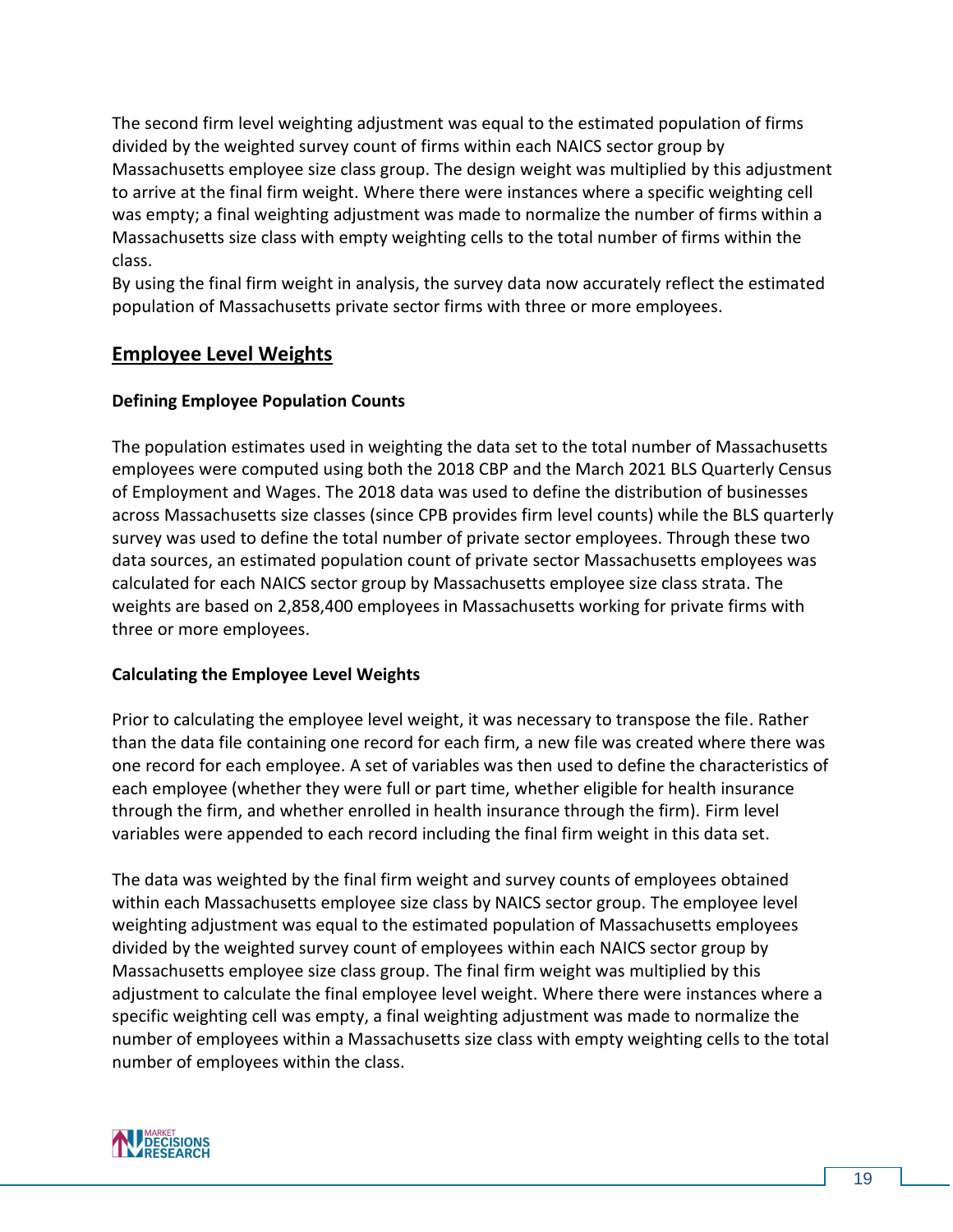By using the final employee level weight in analysis, the survey data now accurately reflect the estimated population of Massachusetts employees working in private firms with three or more employees.

# **Plan Level Weights**

The plan level weight is equivalent to the firm level weight. This weight is appended to each record in the plan level file.

# **Sample Design Effect**

The overall sample design effect for the 2021 MES were:

- 2.28 for the 2021 MES long version
- 2.20 for the 2021 MES combined version

# <span id="page-21-0"></span>**Analysis**

Analyses were conducted using the statistical computing package SAS. The firm size classification for these analyses was based on firms' self-reported number of employees in Massachusetts. Reported measures were checked to ensure internal consistency between question responses. In some cases, the analytical approach for the 2021 MES data differed from past MES data analyses. Table 9 summarizes the population used for specific measures.

#### **Table 9. Summary of Populations Used for 2021 MES Firm-Based Analysis**

| <b>Population</b> | <b>Measures</b>                                                             | <b>Reasoning</b>                                                                                                                                                                                                                                      | <b>Data Source</b>  |
|-------------------|-----------------------------------------------------------------------------|-------------------------------------------------------------------------------------------------------------------------------------------------------------------------------------------------------------------------------------------------------|---------------------|
| Firms             | Offer Rate<br>Some measures<br>$\bullet$<br>from COVID-19<br>Impact section | Firm-level analyses were used when the<br>decision-making power rests with the<br>firm rather than the employee. Since the<br>decisions made by a firm apply to all<br>employees, analyzing these variables at<br>the firm-level is most appropriate. | Combined<br>version |

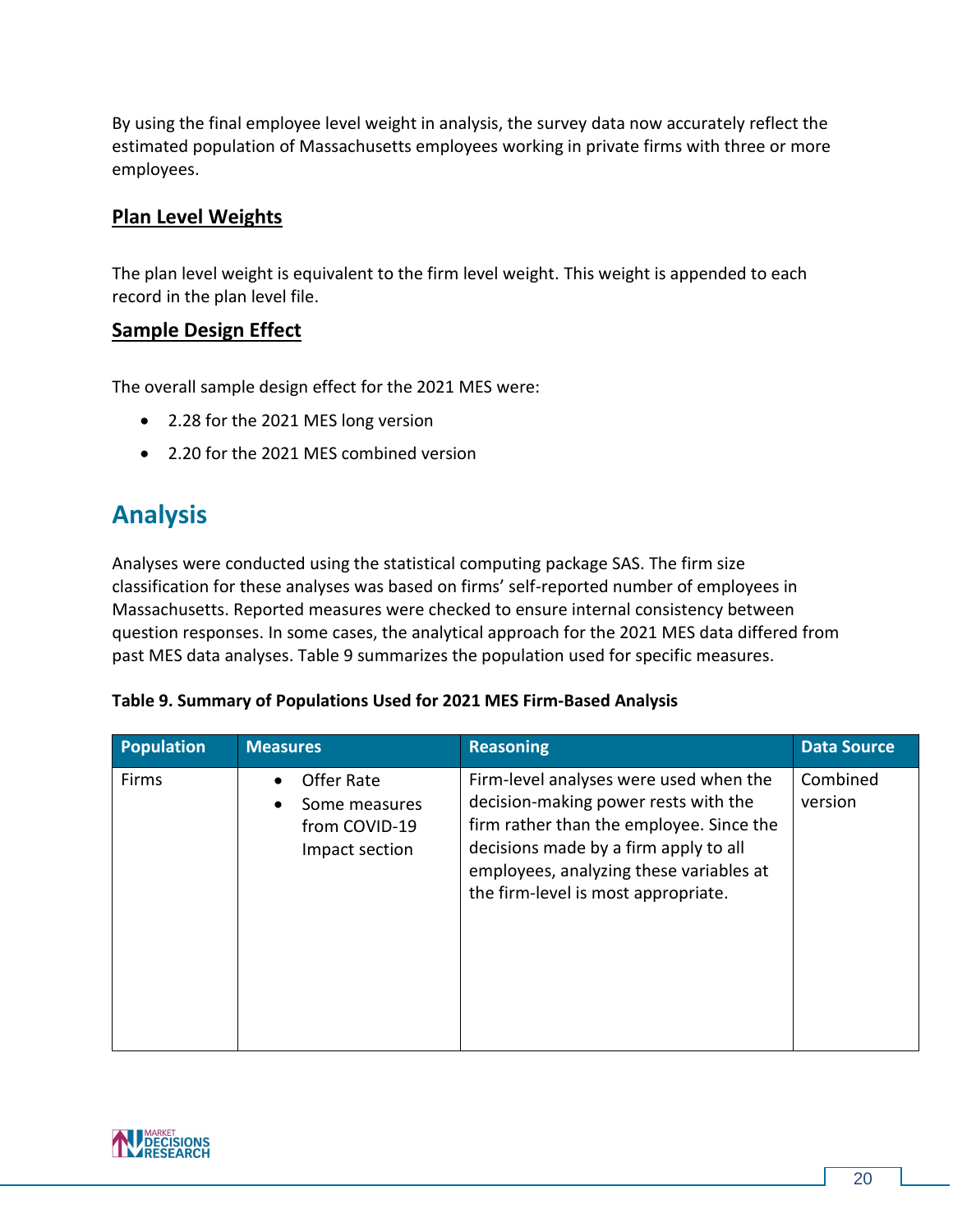| <b>Population</b>     | <b>Measures</b>                                                                                                                                                                                                              | <b>Reasoning</b>                                                                                                                                                                                                                                                                                                                              | <b>Data Source</b>  |
|-----------------------|------------------------------------------------------------------------------------------------------------------------------------------------------------------------------------------------------------------------------|-----------------------------------------------------------------------------------------------------------------------------------------------------------------------------------------------------------------------------------------------------------------------------------------------------------------------------------------------|---------------------|
| Firms                 | Number of Health<br>Plan Options<br>Offered by<br>Employer<br>High-Deductible<br>Health Plan (HDHP)<br><b>Employer Offering</b><br>Decision-making<br>$\bullet$<br>measures<br>Some measures<br>from COVID Impact<br>section | Firm-level analyses were used when the<br>decision-making power rests with the<br>firm rather than the employee. Since the<br>decisions made by a firm apply to all<br>employees, analyzing these variables at<br>the firm-level is most appropriate.                                                                                         | Long version        |
| Employees             | <b>Eligibility Rate</b><br>٠<br>Coverage Rate                                                                                                                                                                                | These analyses apply to all employees<br>regardless of whether they enroll in<br>insurance or not, such as how many<br>employees are eligible or covered by<br>health insurance. While the firm makes<br>the decision to offer insurance, it is the<br>individual employee who is eligible or<br>covered.                                     | Combined<br>version |
| Covered<br>Employees  | Premiums<br>$\bullet$<br>Deductibles<br>Out-of-Pocket Max<br>$\bullet$<br>Copays<br>$\bullet$<br><b>Enrollment by Plan</b><br><b>Type</b><br>Enrollment in<br><b>HDHPs</b>                                                   | These analyses apply only to individuals<br>that are enrolled in the employer's plan.<br>Individuals that do not enroll in a plan<br>are not subject to a plan's premium or<br>cost-sharing requirements, so it is not<br>appropriate to include them in these<br>analyses.                                                                   | Long version        |
| Eligible<br>Employees | Take-Up Rate                                                                                                                                                                                                                 | The eligible employee population was<br>used for only one analysis: take-up rate.<br>Here, the decision about whether or not<br>to enroll in insurance can only be made<br>by those who are eligible to enroll. Thus,<br>we would not want to include all<br>employees, since not all have the ability<br>to decide whether or not to enroll. | Combined<br>version |